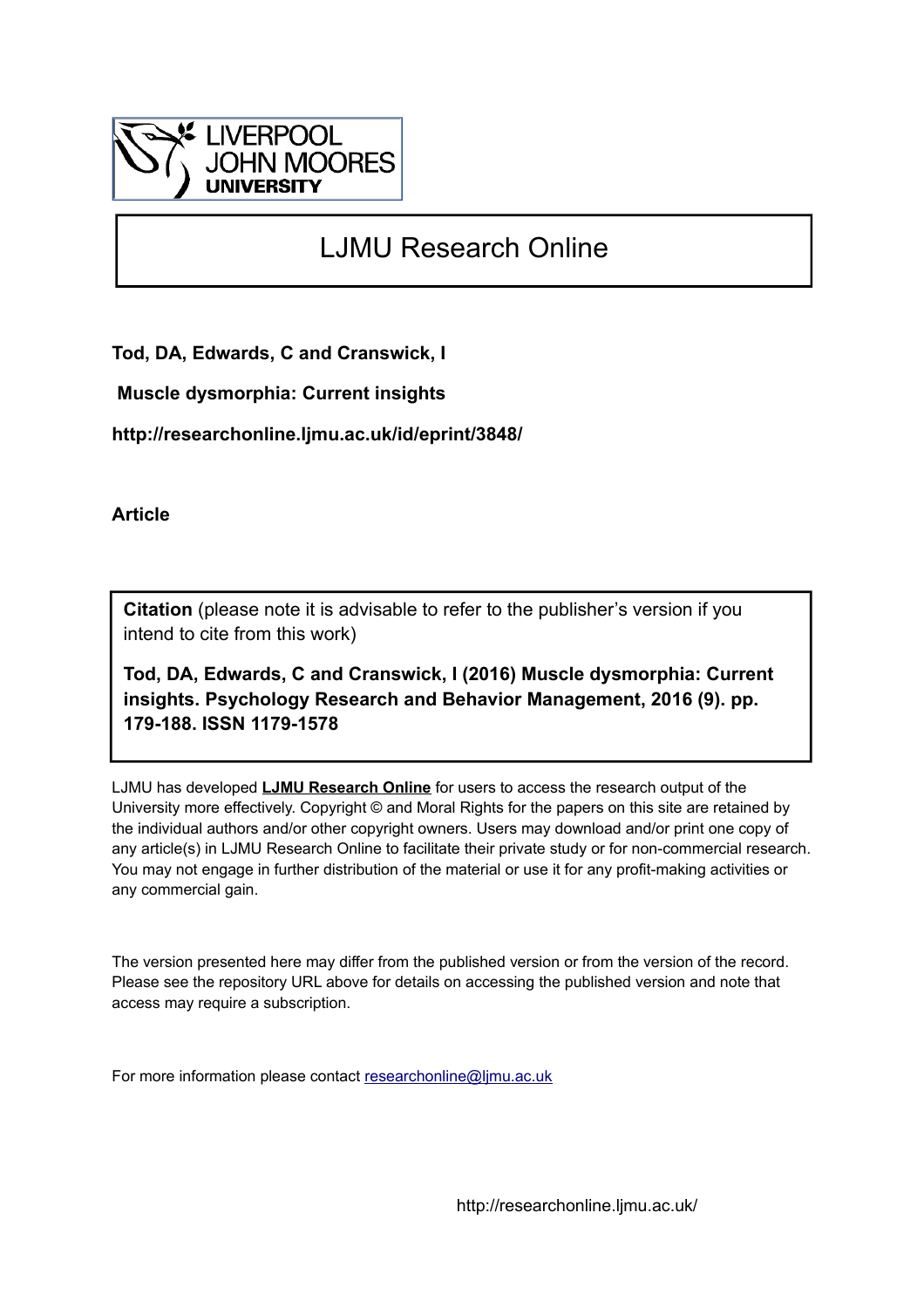#### REVIEW

Short running header: MUSCLE DYSMORPHIA

Tod et al

# **Muscle Dysmorphia: Current insights**

David Tod<sup>1</sup> Christian Edwards<sup>2</sup> Ieuan Cranswick<sup>3</sup>

<sup>1</sup>School of Sport and Exercise Science, Liverpool John Moores University, Liverpool, Merseyside, United Kingdom; <sup>2</sup>Institute of Sport and Exercise Science, University of Worcester, Worcester, Worcestershire, United Kingdom; <sup>3</sup>School of Sport and Exercise Science, Liverpool John Moores University, Liverpool, Merseyside, United Kingdom

Correspondence: David Tod School of Sport and Exercise Science, Byrom Street Liverpool John Moores University Byrom Street Liverpool Merseyside United Kingdom L3 3AF Tel +44 151 904 6241 Email d.a.tod@ljmu.ac.uk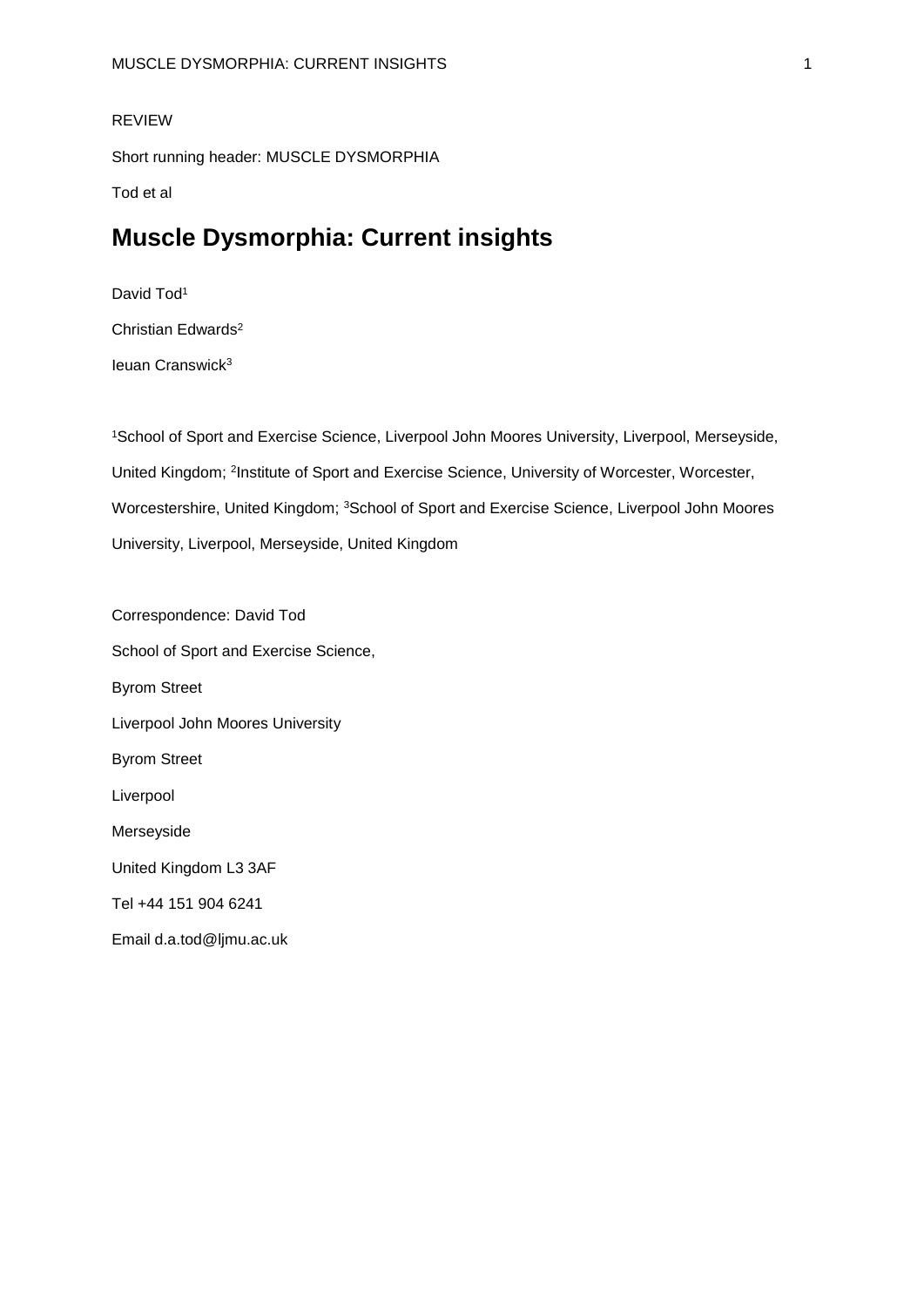#### **Abstract:**

Since 1997, there has been increasing research focused on Muscle Dysmorphia, a condition underpinned by people's beliefs they have insufficient muscularity, in both the Western and nonwestern medical and scientific communities. Much of this empirical interest has surveyed nonclinical samples, and there is limited understanding of people with the condition beyond knowledge about their characteristics. Much existing knowledge about people with the condition is unsurprising and inherent in the definition of the disorder, such as dissatisfaction with muscularity and adherence to muscle-building activities. Only recently have investigators started to explore questions beyond these limited tautological findings that may give rise to substantial knowledge advances, such as the examination of masculine and feminine norms. There is limited understanding of additional topics such as etiology, prevalence, nosology, prognosis, and treatment. Further, the evidence is largely based on a small number of unstandardized case reports and descriptive studies (involving small samples), largely confined to Western (North American, British, and Australian) males. Although much research has been undertaken since the term Muscle Dysmorphia entered the psychiatric lexicon in 1997, there remains tremendous scope for knowledge advancement. A primary task in the short term is for investigators to examine the extent that the condition exists among well-defined populations to help determine the justification for research funding relative to other public health issues. A greater variety of research questions and designs may contribute to a broader and more robust knowledge base than currently exists. Future work will help clinicians assist a group of people whose quality of life and health is placed at risk by their muscular preoccupation.

**Keywords:** Psychopathology, Mental health, Body image, Self-perceptions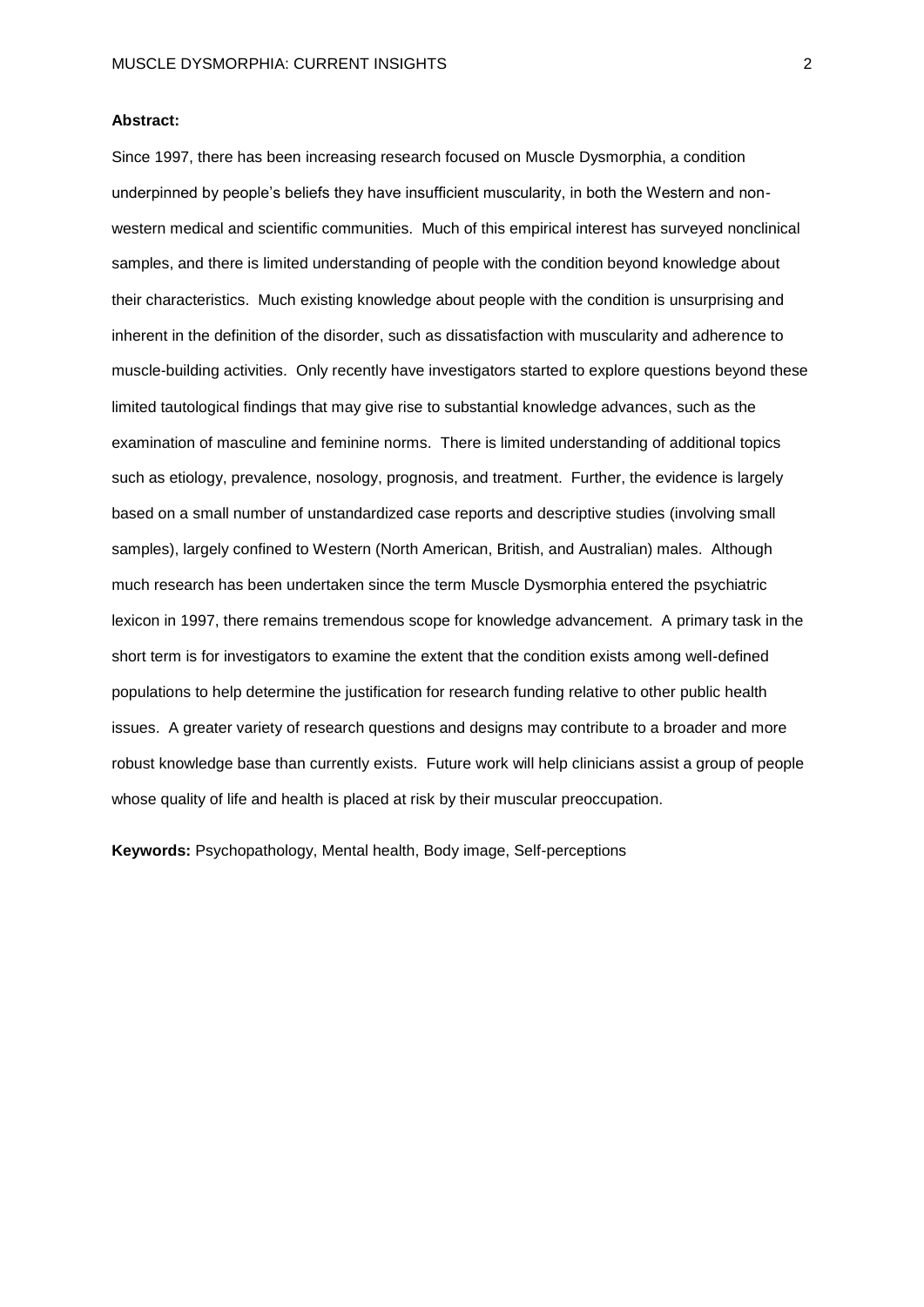## **Introduction**

Since their appearance, Pope's and his colleagues'1,2 seminal papers, along with their book, *The Adonis Complex* <sup>3</sup> have sparked research on Muscle Dysmorphia. Their work did not occur in vacuum, however, and other researchers around a similar and earlier time were investigating the role a perceived lack of muscularity could play in individuals' (mostly males) lives.<sup>4,5</sup> Pope's and colleagues' contribution was to conceptualize an excessive preoccupation with a perceived lack of muscularity as a health risk. An indication of their impact is the inclusion of Muscle Dysmorphia in the *DSM-V*<sup>6</sup> as a variant of Body Dysmorphic Disorder. Individuals with Muscle Dysmorphia are preoccupied with their appearance, are concerned they are insufficiently large and muscular, and their lives are consumed by activities aimed at increasing muscularity, such as weightlifting, dieting, and drug use. <sup>2</sup> These individuals also experience severe distress about having their bodies viewed by others, experience impaired occupational and social functioning, and participate in risky health behaviors, such as physique-enhancing drugs, overly restrictive diets, and excessive exercise when contraindicated. 2 Along with defining the condition, Pope and colleagues proposed diagnostic criteria, modelled on the Body Dysmorphic Disorder ones, arguing that Muscle Dysmorphia was a variant of that condition.

The topic has also attracted popular media attention. For example, the British Broadcasting Corporation recently reported that 10% of UK male gym members experienced Muscle Dysmorphia. 7 The evidence for the suggested figure was unclear, but based on UK gym membership figures,<sup>8</sup> the estimate equates to approximately 427, 000 UK males experiencing the condition (or .7% of the UK population). The attention the topic has received in the popular and scientific literature may reflect that it runs counter to typical Western gender stereotypes in which masculine men are supposed to be unconcerned with the way they look.<sup>3</sup> Within these stereotypes appearance is a feminine issue. Given the health consequences postulated to accompany Muscle Dysmorphia and the public attention the topic has garnered, a review may help to reveal what is known about the condition and highlight existing knowledge gaps to identify current insights in scientific literature.

The purpose of this review is to highlight the current insights in Muscle Dysmorphia. The specific aims are to (a) describe the Muscle Dysmorphia literature as a body of work, (b) critique research focused on people diagnosed with the condition, (c) review the body of knowledge more generally to further discuss the current insights, and (d) suggest where future investigations might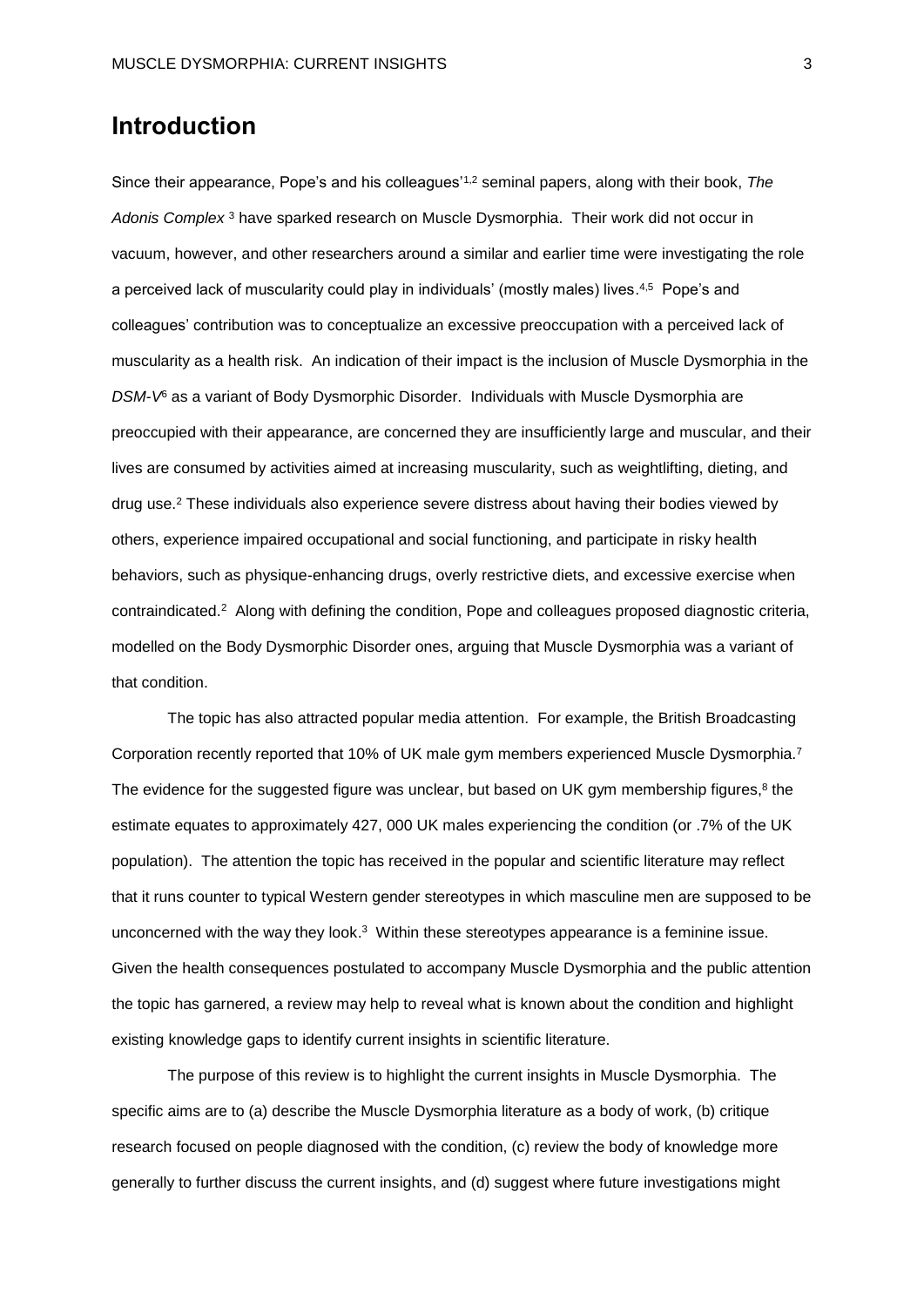make substantial knowledge contributions. Although not a systematic review per se, this review begins with an overview of existing literature to a provide context and inform subsequent sections.

### *Existing literature*

As part of our group's work in the area, we maintain a database of publications identified through systematic search strategies. Briefly, these strategies include regular (a) searches of electronic databases (e.g., SPORTDiscus, PsycINFO, PsycARTICLES, PubMed, Scopus, and Web of Science), (b) reviews of reference lists within retrieved articles, (c) manual searches of relevant journals, and (d) correspondence with authors. Keywords used during electronic searches include *Muscle Dysmorphia*, *Reverse Anorexia*, *Bigorexia*, *Machismo Nervosa, Vigorexia, Muscle Appearance Satisfaction Scale, Muscle Dysmorphic Disorder Inventory, Muscle Dysmorphia Inventory,* and *Muscle Dysmorphia Questionnaire.* We retain articles focused on Muscle Dysmorphia and discard those in which the topic is not a major emphasis. We realize our inability to speak languages other than English leads to bias, but when uncovered non-English papers are retained in the database. Presenting the current state of the database provides a snapshot of the literature on which current knowledge rests.

The database has 241 peer reviewed empirical studies, reviews, and theses (not including conference presentations), approximately 50% of which have been produced within the last 5 years. This literature does not include those publications focused on the drive for muscularity (which is a sizable body of literature itself with over 280 papers and theses). Regarding Muscle Dysmorphia papers, 15% have been written in a non-English language illustrating that interest extends beyond English speaking scientists. Approximately 69% are empirical investigation reports (57%) or theses (12%), 27% involve reviews, commentaries, or opinion pieces, and 4% are focused on case reports. A telling statistic is that 63% of the empirical reports and theses are based on non-clinical, largely student-derived samples. Researchers have focused on either (a) people with the condition or (b) symptom levels in subclinical groups. Some reviewers have been critical of the high percentage of non-clinical samples, but both foci contribute to knowledge. Examining people with Muscle Dysmorphia helps professionals understand what life is like for these individuals and may assist in identifying effective treatments. Investigating subclinical populations, particularly people invested in exercise, health, or appearance, may help ascertain individuals at risk of developing the condition, pathways towards such a preoccupation, and prevention interventions. Nevertheless, issues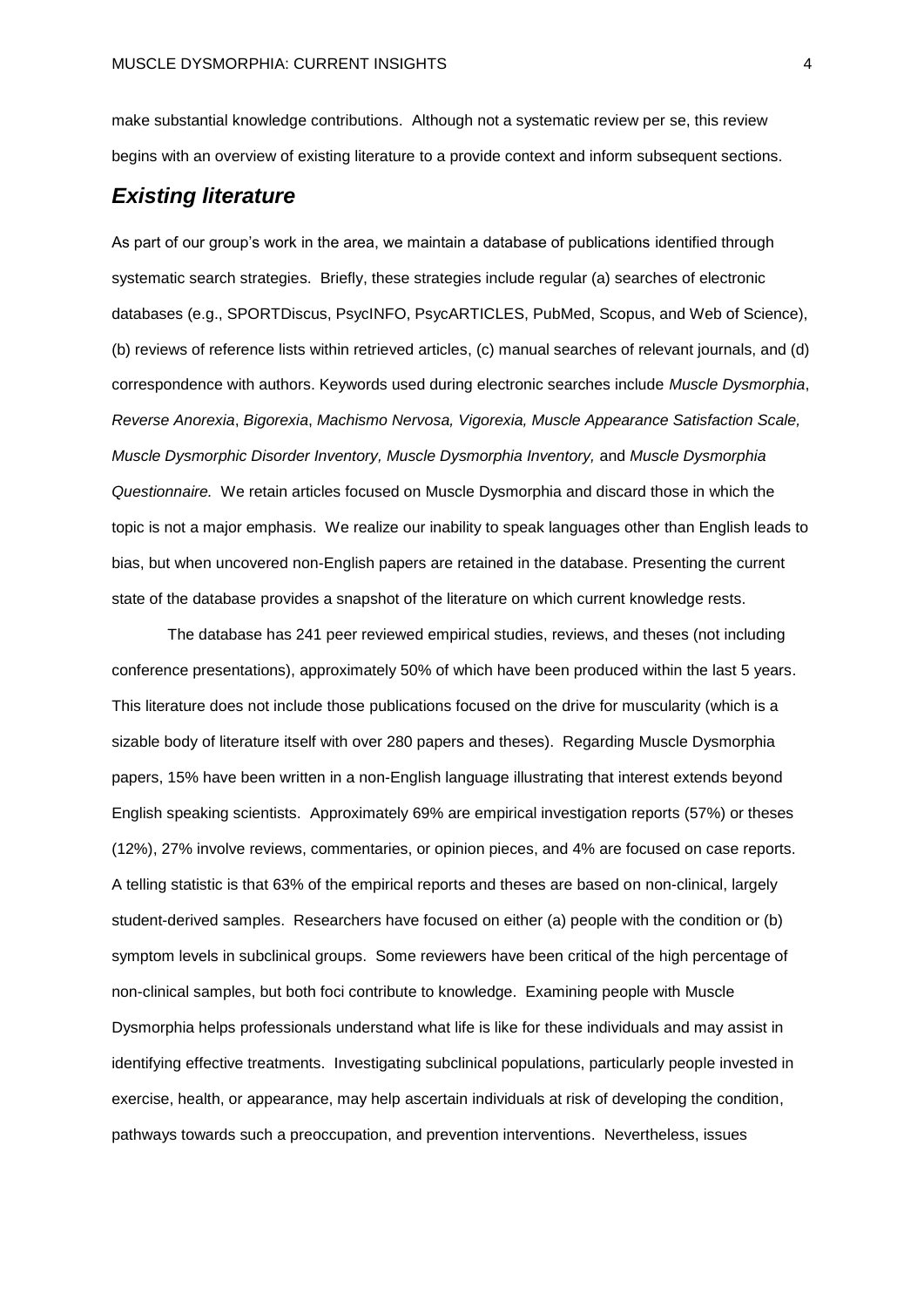associated with the high percentage of non-clinical samples will be discussed below, after critiquing the studies examining people diagnosed with the condition.

## **Research on people diagnosed with Muscle Dysmorphia**

#### *Characteristics of people with Muscle Dysmorphia*

Investigators have used descriptive designs to examine people diagnosed with Muscle Dysmorphia, clouding the ability to infer causal relationships regarding antecedents, symptoms, and consequences (studies in which researchers used arbitrary cut-off scores from non-calibrated questionnaires to identify people with high levels of symptoms have not been included in this section). Several studies, however, have provided insights regarding participants diagnosed with Muscle Dysmorphia.<sup>1,9-15</sup> For example, participants have reported that symptoms started manifesting at approximately 19.5 years of age. Additionally, they (a) spent more than three hours/day thinking about becoming more muscular; (b) believed they had little control over their weightlifting activities; (c) reported their exercise and diet regimes interfered at least moderately with their lives (including jobs loses and relationship breakdowns); (d) avoided activities, people, and places because of their muscularity concerns (such as important family social gatherings); and (e) engaged in body monitoring and camouflaging behaviors, such as constantly checking their physiques in the mirror and wearing baggy clothes to hide their bodies. Although approximately 50% had insight into their condition, they felt unable to resolve their concerns. 9,10

Although, typically associated with males, Muscle Dysmorphia also occurs in females, as Gruber and Pope<sup>11</sup> illustrated when presenting details about ten female bodybuilders who had experienced at least one sexual assault. Prior to the assault, two females experienced Muscle Dysmorphia, whereas after the incident they all had the condition. Participants' mean age at the first sexual assault was  $22.20$  (SD = 4.50) years, and at that time none were consuming illegal musclebuilding drugs. After the assault seven females began using steroids. Prior to the first assault six females reported a history of at least one mental health disorder diagnosis. After the assault eight individuals reported at least one diagnosis, which included Post Traumatic Stress Disorder. Many participants also described occupational, social, and relationship impairment.

Several of the themes from these descriptive quantitative studies also have emerged from qualitative case reports.<sup>1,2,16-24</sup> Participants in these reports were largely male (87.5%), ranged in age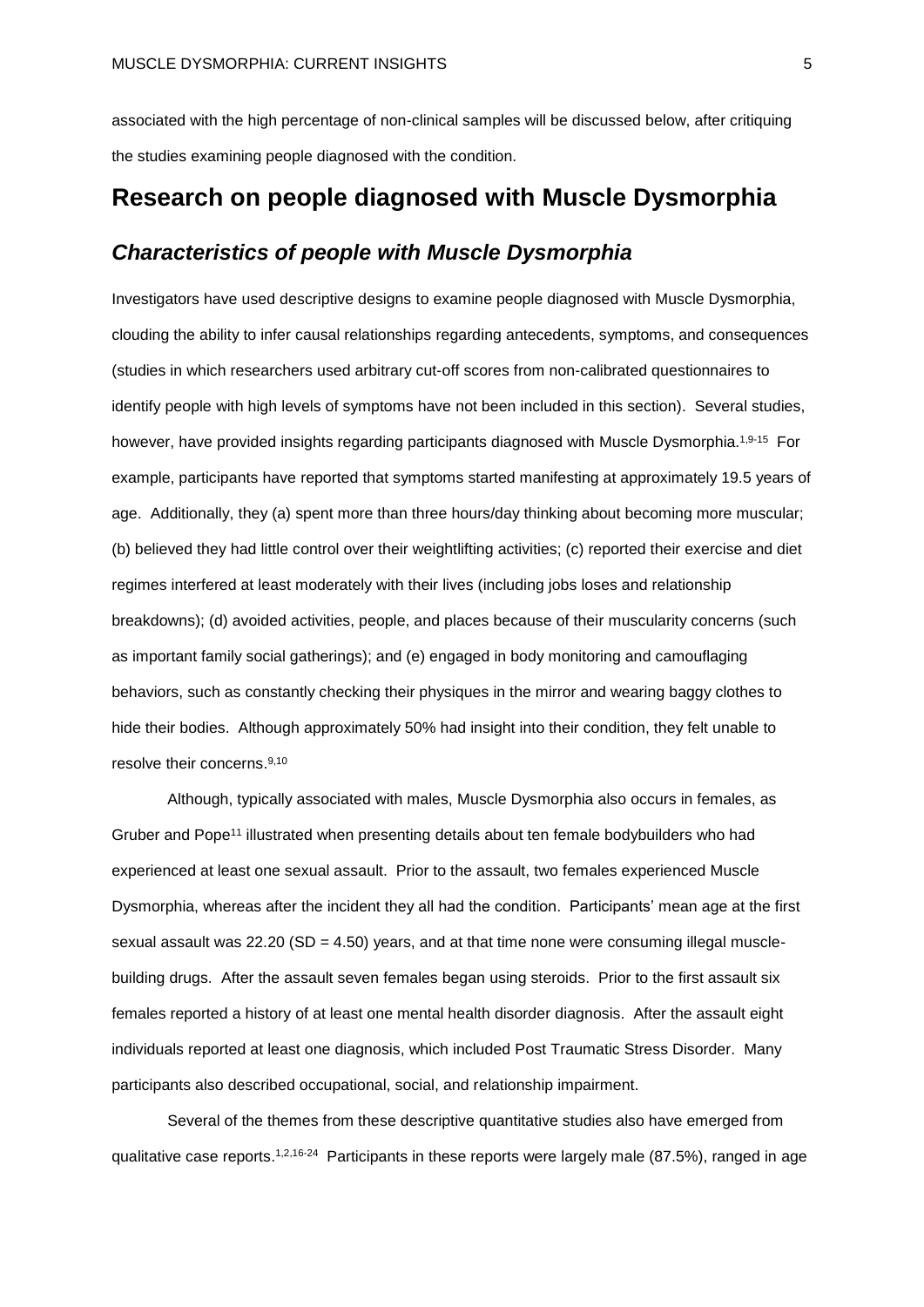from 15-32 years, and had a mean age condition onset of 18.67 (1.80) years. Where sexual orientation was noted 80% were heterosexual and 20% were homosexual. Regarding ethnicity, where noted, 67% were white and the remaining individuals identified with a range of ethnic groups including Chinese, Lebanese, Hispanic and Australian Aboriginal. With respect to relationship status, where noted, 60% were single and 40% were in a relationship. The results from the case reports add flesh to the quantitative results, but cannot be used to make generalized statements, because they were not generated from representative samples, derived from standardized assessment techniques, or conform to accepted reporting procedures. The trends from case studies, however, provide insights that may direct future research or theorizing and relevant suggestions will be presented later in the manuscript. For example, one case example reported promising results with a family-based treatment, justifying further research, such as a randomized controlled trial.<sup>19</sup>

#### *Differences between people with and without Muscle Dysmorphia*

As a body of literature, investigations examining differences between people with and without Muscle Dysmorphia have sometimes yielded inconsistent results. We have not engaged in vote counting to summarize these results, because such a synthesis is fraught with limitations, <sup>25</sup> and with the small sample sizes usually employed across the few studies conducted, there would be little confidence in their robustness. It is debatable that there are sufficient studies for a meta-analysis,  $25$ reinforcing a call for further work. Given these limitations, however, we offer the following cautious observations.

Aside from Fat Free Mass Index (FFMI) and Body Mass Index (BMI), there are few reliable physical or demographic differences between groups, a readily interpretable observation (although based on few observations).<sup>10</sup> People with Muscle Dysmorphia engage in muscularity enhancement activities and so compared with many other groups, are likely to have an increased BMI and FFMI. Rather than treating demographic and physical characteristics as individual predictors, greater understanding may result from examining how they interact with social and psychological variables. For example, Muscle Dysmorphia may be a reaction to physical abuse that arises from being weaker than peers or feeling vulnerable in a hostile environment, as illustrated the above with the females from Gruber and Pope.<sup>11</sup>

Results regarding behavior are inconsistent and do not always readily equate with theory. Findings consistently show people with Muscle Dysmorphia are more likely to consume illegal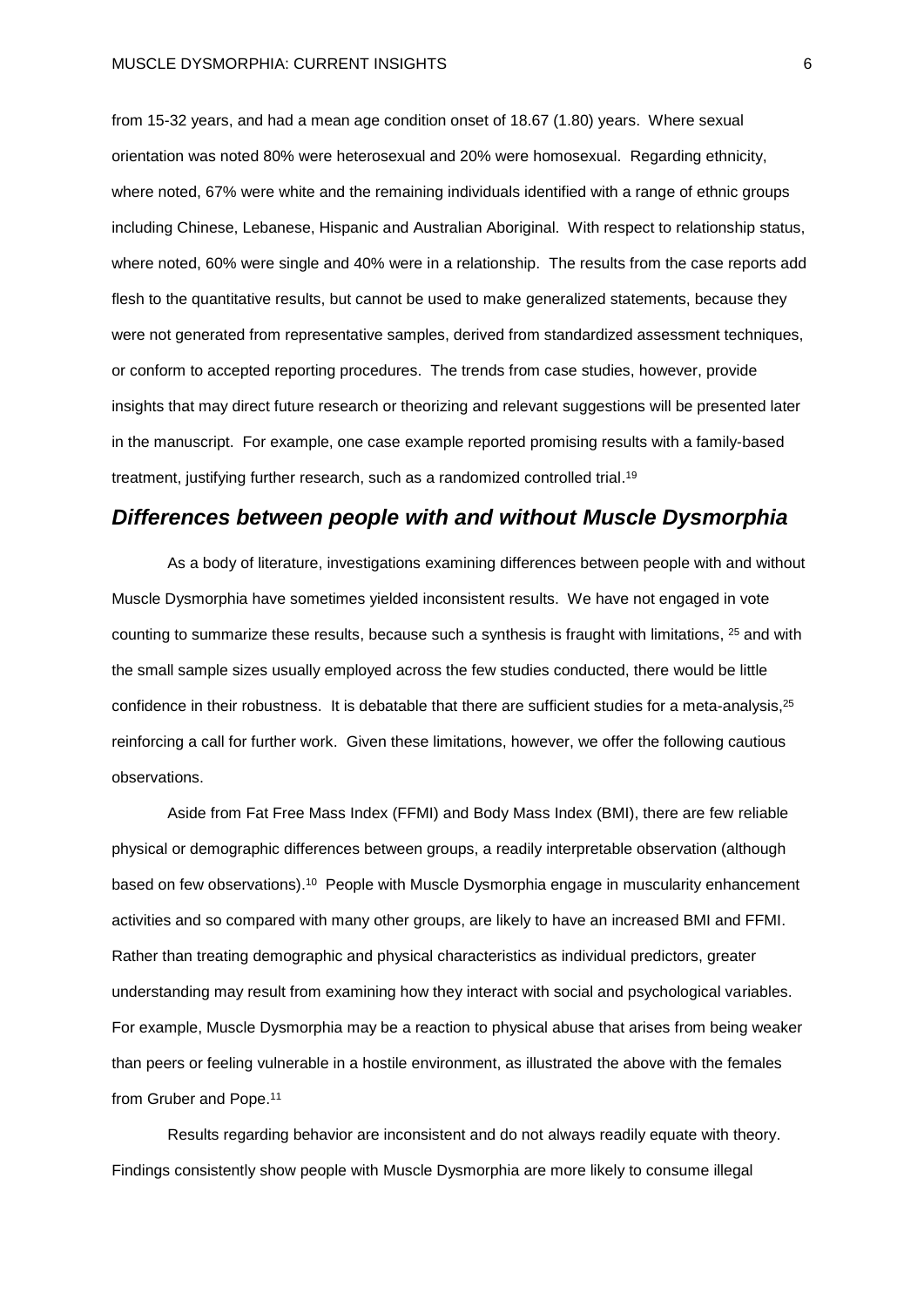substances, have disordered eating habits, and engage in muscle checking behavior,<sup>1,9,10,13,26,27</sup> but other behavioral indices are less clear cut, such as exercise behavior, social comparison, supplement use, and camouflaging. One particular inconsistent finding belying expectation is exercise engagement. One reason for the mixed results may be a lack of clearly differentiating muscle building exercise activities from other types of physical activity. As a parallel, a recent meta-analysis revealed that the related construct, drive for muscularity, had a stronger relationship with weight training than other exercise modes, <sup>28</sup> and the same might be expected in people with Muscle Dysmorphia.

Regarding psycho-social variables, relative to controls, people with Muscle Dysmorphia are more likely to experience a concurrent or past psychiatric diagnosis, including eating, mood/anxiety, substance use, or body dysmorphic disorders, and have attempted suicide.<sup>1,9,12,29</sup> These individuals are also more likely to have had or observed a traumatic event, such as a sexual assault or domestic violence. 10,11 The results regarding body image-related perceptions are understandable, if somewhat tautological: the results suggest people with Muscle Dysmorphia are less satisfied with their bodies than controls, which is inherent in the condition's definition.<sup>30</sup> They also report being more invested in appearance.<sup>30</sup> Finally, people with Muscle Dysmorphia, compared with other individuals experience anxiety when unable to train, ruminate over their muscularity, and may have a lowered quality of life.<sup>29</sup>

Many of the findings reported above are inherent in the definition of Muscle Dysmorphia and there is scope for a wider range of correlates to be examined in relation to condition. Broadening the variables examined in samples of people diagnosed with the condition will help to develop understanding of these individuals. As an example, in a recent study, people with Muscle Dysmorphia reported greater conformity to masculine norms when compared against gym users and people with eating disorders. <sup>14</sup> The participants also reported their conformity to feminine norms, but the results were less clear cut. Taken together these results imply that people with Muscle Dysmorphia endorse a greater range of masculine-related norms compared with others, but typically do not subscribe less than others to feminine norms.

The findings that Muscle Dysmorphia is associated with masculinity-related constructs are extended by a recent life history examination of 20 males consumed by a muscularity obsession and who shared a common narrative [reference to be inserted after blind review]. These men experienced, as children and adolescents, victimization, bullying, and ridicule for perceived deficiencies, such as being small, weak, non-athletic, or intellectually inferior. They typically identified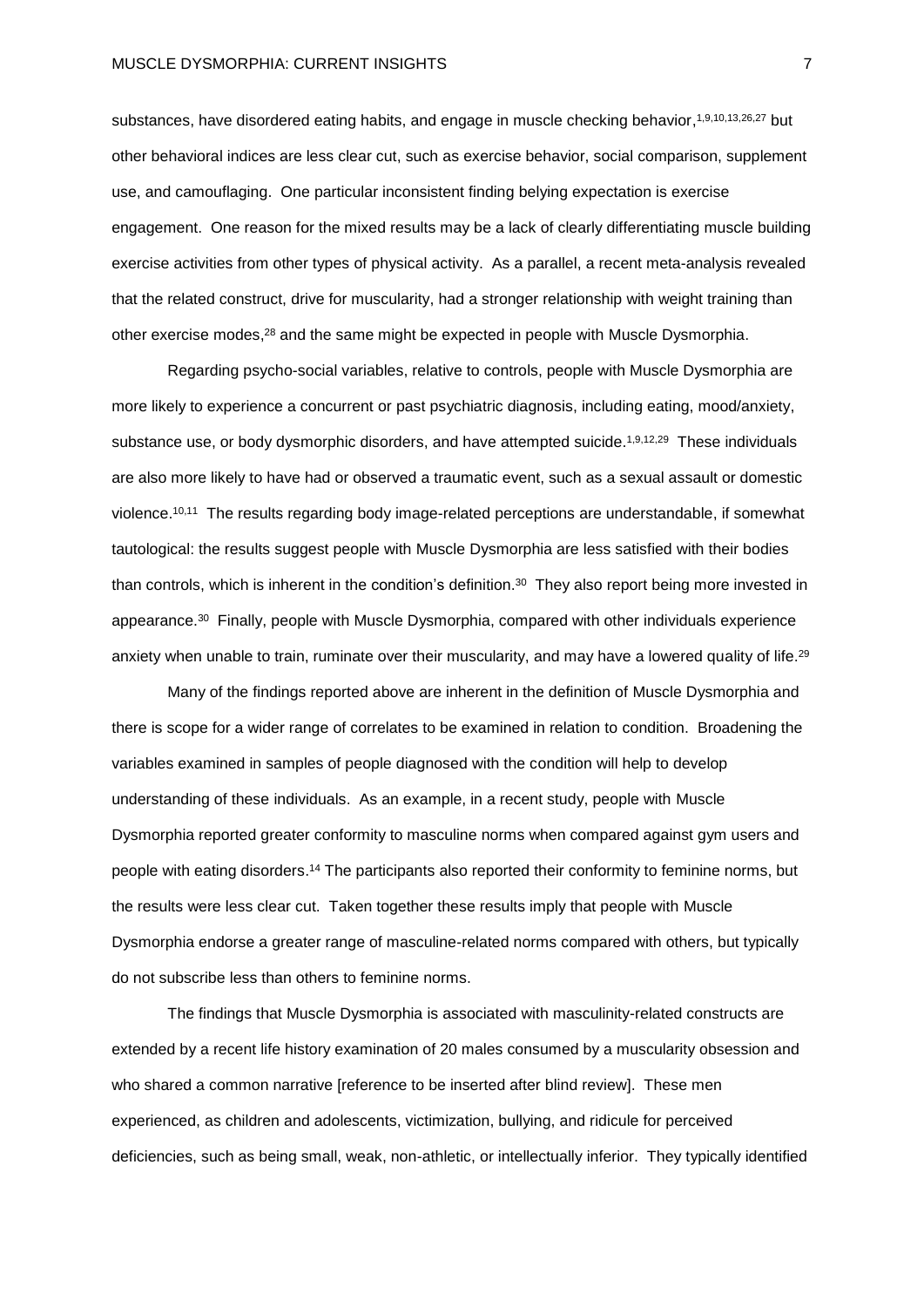their fathers as a central person involved, but also mentioned siblings, sports coaches, peers, and romantic partners. Participants further discussed how during late adolescence/early adulthood they were confused about their identities and place in the world, but had heightened awareness of their failings as men. To compensate, their muscularity obsession allowed them to build self-identities and a sense of worth as men for particular social fields.

These results may be synthesized within Bourdieu's<sup>31</sup> concepts about taste, field, habitus, and capital. Taste reflects people's preferences, influenced by their social location, and is a conscious manifestation of "habitus". <sup>32</sup> People's habitus is their internalized schemata set acquired through exposure to particular social conditions, and are converted into dispositions<sup>31</sup>. Habitus allows people to produce, perceive, and evaluate their social worlds and everyday practices, and it is a key component of their identities. These men were exposed at an early stage in their identity formation to manly dispositions to which they did not conform. Through reinforcement (i.e., bullying, victimization, and social comparison) the men internalized these dispositions, and these became their habitus.

Tastes or preferences are formed by people's access to relevant capital, which Bourdieu<sup>31</sup> described as the capacity to exercise control over one's, and others', futures and is a form of power. $33$ Many forms of capital exist, and men's status in society may be defined according to their access to capital relevant to their particular social field.<sup>34</sup> Demonstrating masculinity can be a form of symbolic capital.<sup>34</sup> Masculinity may reflect a male's acceptance and practice of hegemonic values, traits, and behaviors typically associated with being a man in late-modern Western societies, such as physical and emotional toughness, assertiveness, competency, dominance, physical strength and size, risktaking, heterosexuality, and engagement in activities (eg sport) reinforcing the above attributes.<sup>35</sup> When men perceive they lack these characteristics they may experience marginalization and uncertainties about their masculinity or identity. They then may engage in compensatory activities to gain masculine capital,<sup>34</sup> such as an obsession for muscle in people with Muscle Dysmorphia.

Within Bourdieu's<sup>31</sup> interactive framework  $[(\text{habitus}) (\text{capital}) + \text{field}] = \text{practice}$  it is understandable that people who have been abused or bullied may develop muscular obsession. Bullying may be interpreted as a sign of physical inadequacy (ie lack of physical capital) and a failing to embody masculinity and meet the gender specific habitus. Developing physical capital (ie a muscular body) means people can, or look able to, defend themselves, allowing them to find security and believe they are masculine in particular social fields. Bourdieu's<sup>31</sup> work helps highlight that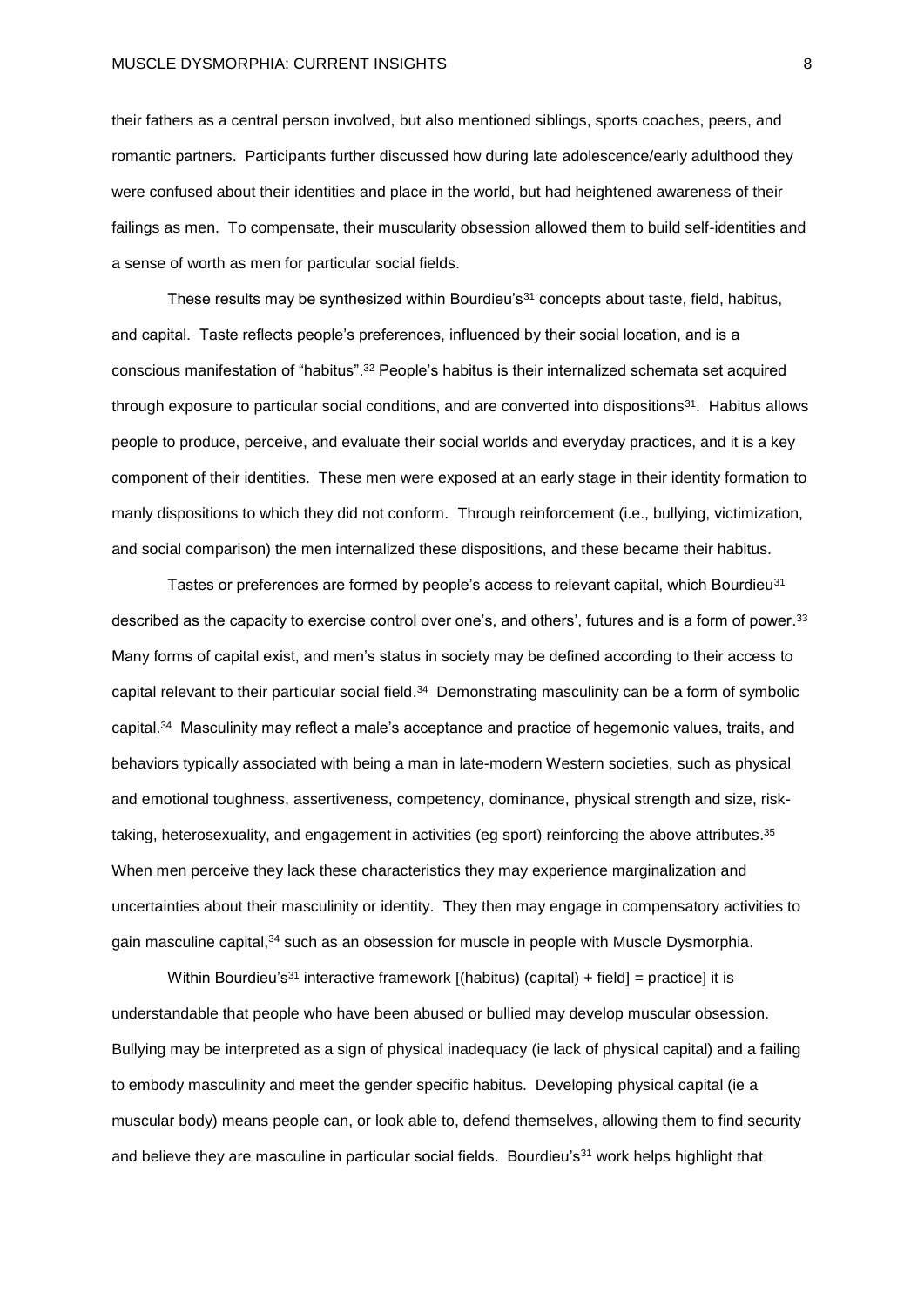Muscle Dysmorphia may reflect more than a perceived muscular inadequacy, but may reveal a confused or fragmented masculine self-identity. As such, muscular obsession may be a symptom of more fundamental psychic conflicts.

Although just a few studies have been conducted comparing individuals with Muscle Dysmorphia to other types of people, and their findings are not yet robust enough for many definitive conclusions to be drawn, they can inform discussion regarding some of the issues presented in the next section. To illustrate, Murray and colleagues<sup>13</sup> revealed that people experiencing Muscle Dysmorphia shared more disordered eating and compulsive exercise features with people who had eating disorders than asymptomatic gym users. These findings provide support for the Murray's, Griffiths', and colleagues'<sup>36,37</sup> argument that Muscle Dysmorphia may be most appropriately positioned as a type of eating disorders than with other classifications proposed. Murray's and colleagues work provides a significant contribution to the classification debate, because it is one of the few to have compared people with Muscle Dysmorphia to those with other conditions. As another example, Pope et al<sup>29</sup> examined men with Body Dysmorphic Disorder, comparing those with and without Muscle Dysmorphia. Men with Muscle Dysmorphia resembled those without in several demographic features, Body Dysmorphic Disorder severity, delusionality, and number of non-musclerelated body parts of concern. Men with Muscle Dysmorphia, however, had a lower quality of life, had a higher frequency of substance use disorder, and were more likely to have attempted suicide. Together, these studies highlight that it may not be helpful to assign Muscle Dysmorphia to a specific classification category on symptoms alone. As discussed more generally below, assigning disorders to specific classifications based solely on symptoms carries limitations, $38$  and given the existing preponderance of evidence, the issue is not settled.

### **Current, insights, debates, and knowledge gaps**

Although researchers have described the characteristics and lives of people with Muscle Dysmorphia, there is limited understanding of the condition across a number of key areas including classification and diagnosis, prevalence, etiology, prognosis, and treatment. In this section we summarize the debates associated with these issues, before offering suggestions why researchers have not addressed these areas in greater depth. We start the section with observations of the quality of the research on which the knowledge rests.

### *Research design*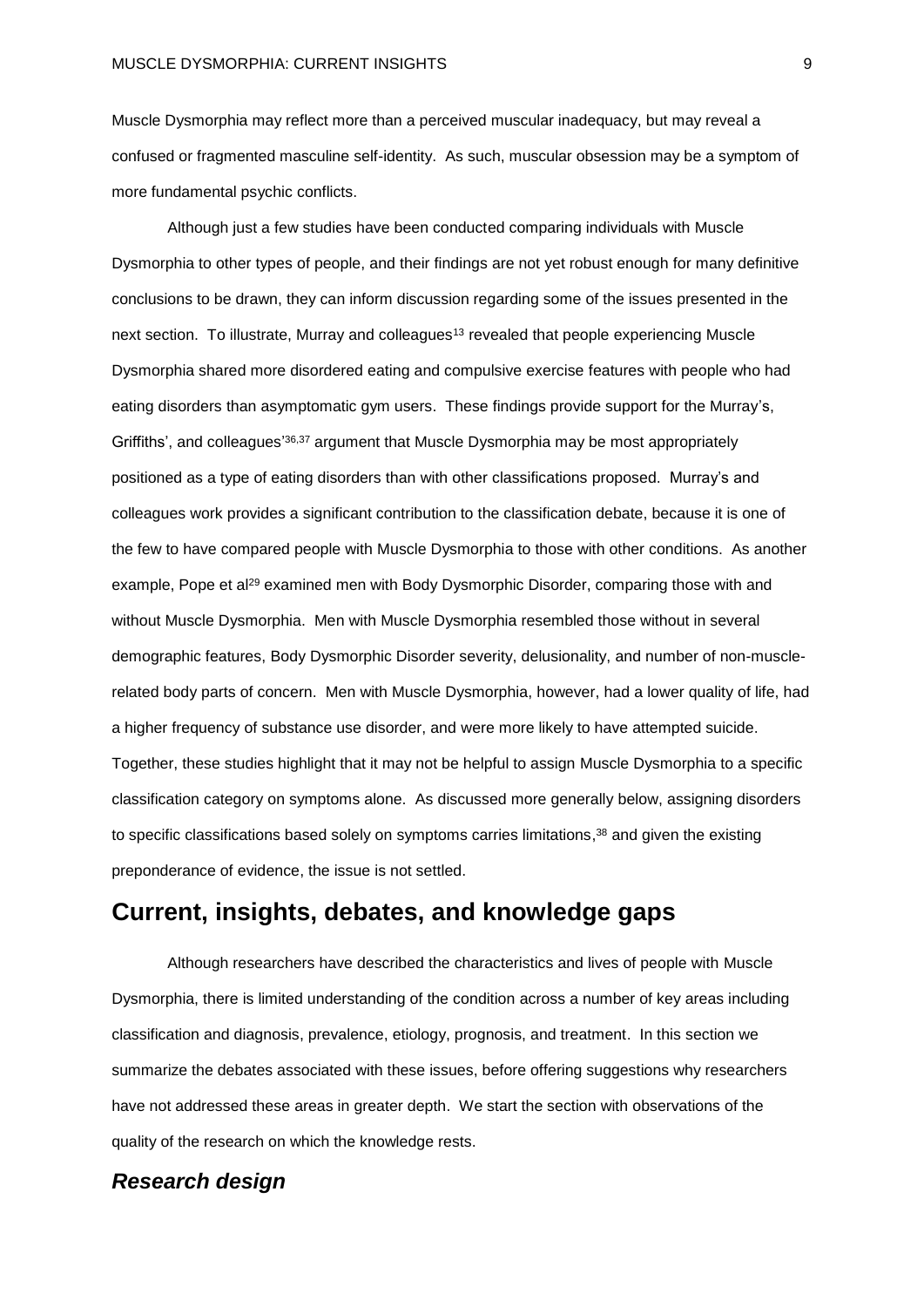The investigations reviewed above identify some inconsistent findings (from a theoretical perspective) that may reflect control group variation, small sample sizes, and descriptive research design. Specifically, researchers have compared individuals with Muscle Dysmorphia with a diverse range of control participants including those (a) experiencing eating disorders, (b) diagnosed with body dysmorphic disorder, (c) with a past history of the condition, and (d) asymptomatic individuals. Variation in control samples across a small number of studies may mask trends. Although a range of control samples are warranted, researchers need to clearly describe the groups they include and not just label them with ambiguous titles. For example, across the body of knowledge generally, the word bodybuilder has been used to define different groups of people, from those who compete in the sport of bodybuilding to those who are gym members or who compete in related sports. These various groups are characterized by different training goals, regimes, and social practices<sup>39,40</sup> which may influence Muscle Dysmorphia symptoms. It cannot be assumed that they represent a homogenous population. The inconsistent use of the term may make it difficult to draw out consistent findings. The inconsistent findings may also result from the small sample sizes leading to reduced statistical power and an increased chance that the law of small numbers fallacy will occur. 41 Also, the literature is dominated by the use of cross-sectional descriptive surveys that hinder theory development via an inability to infer causality.

#### *Prevalence*

With respect to prevalence, a commonly cited figure is Pope et al's<sup>3</sup> estimate of 100,000 US men, although supporting evidence was not referenced. Pope et al, however, did not state that their figure was a reliable estimate, but was used for illustrative purposes as part of their argument that prevalence was difficult to assess. Although reviewers are correct that robust figures are lacking, there have been attempts to estimate prevalence of either the condition or abnormally high levels of associated symptoms.<sup>1,12,42-49</sup> In these studies, figures have ranged from 1 to 54%. Reporting descriptive statistics of these figures would be meaningless, because of methodological diversity among the small number of investigations. The observation that prevalence is lower in general community and student samples compared with weightlifting or bodybuilding groups is unsurprising and does not add a great deal to knowledge. Additional limitations prevent useful conclusions. First, many samples have been too small to allow confidence that they represent larger populations. Second, authors have often failed to adequately justify cut-off scores applied to self-report measures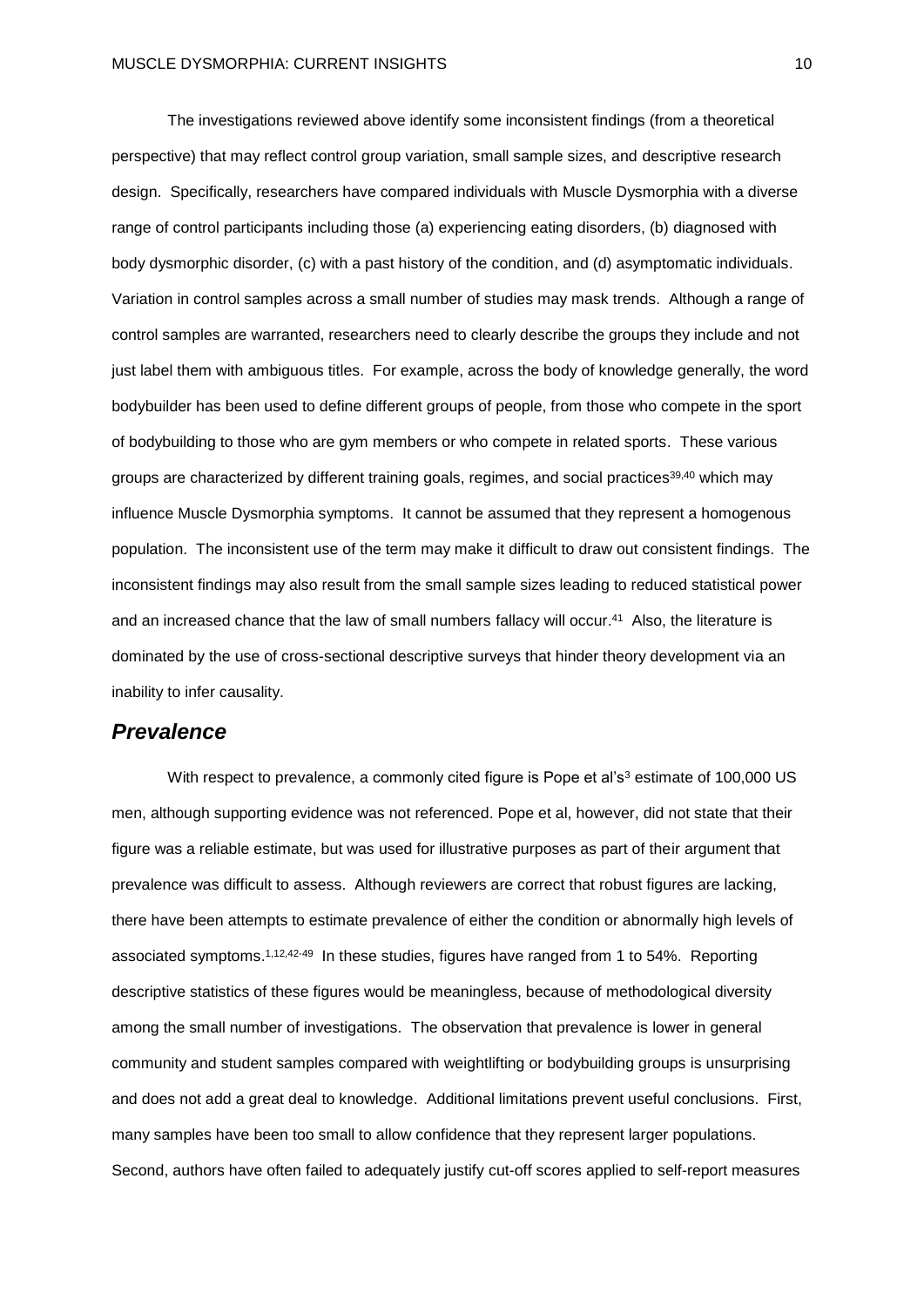or it is difficult to access the supporting evidence they referenced (eg the supporting evidence is unpublished). Third, in some cases, the assessment used was not a Muscle Dysmorphia measure per se or did not evaluate the condition's central features. For example, in some studies investigators employed a drive for muscularity questionnaire, but these measures do not assess Muscle Dysmorphia. The two constructs are theoretically distinct.<sup>28</sup> Fourth, details may be missing regarding how prevalence figures were calculated.

### *Classification*

Researchers have debated Muscle Dysmorphia's nosological status and contested the validity of the diagnostic criteria. They have suggested positioning the condition under various classifications including Body Dysmorphic Disorder, eating disorder, Obsessive-Compulsive Disorder, or behavioral addiction.<sup>2,36,50,51</sup> As a recent example, Foster et al's<sup>50</sup> suggestion that Muscle Dysmorphia could be a behavioral addiction, because it focused on maintaining a specific body image via activities such as exercise, diet, and drug consumption, was rebutted by Grant<sup>52</sup> and Nieuwoudt<sup>53</sup> with one common conclusion being the lack of evidence. These arguments are supported by systematic reviews in which authors have concluded there may be insufficient evidence to support the classification of the condition conclusively. 54,55

Regarding diagnostic criteria, there is initial evidence that they may not be robust. Although Nieuwoudt et al<sup>56</sup> found evidence that Muscle Dysmorphia represents a cluster of co-occurring symptoms, the inter-rater reliability among two psychologists was low. Specifically, from a sample of 48 males, one psychologist identified six as having Muscle Dysmorphia, whereas the other person assigned three with the condition. In just two cases did both individuals apply a diagnosis to the same person. The psychologists did not operate under identical conditions, however: one clinician interviewed the males, whereas the other individual listened to audiotapes of the interviews. Using a non-clinical sample, Baghurst et al<sup>57</sup> reported that scores on a physique protection scale did not differ according to types of workout clothing worn. Finally, in support of their argument that Muscle Dysmorphia is a type of eating disorder, Murray et al<sup>58</sup> observed that practitioners who read case examples of people displaying symptoms were more likely to assign an eating disorder, than an Obsessive-Compulsive Disorder or Body Dysmorphic Disorder diagnosis.

As mentioned above, often the literature on Muscle Dysmorphia classification has been symptom driven. Such an approach assumes natural boundaries between conditions and that they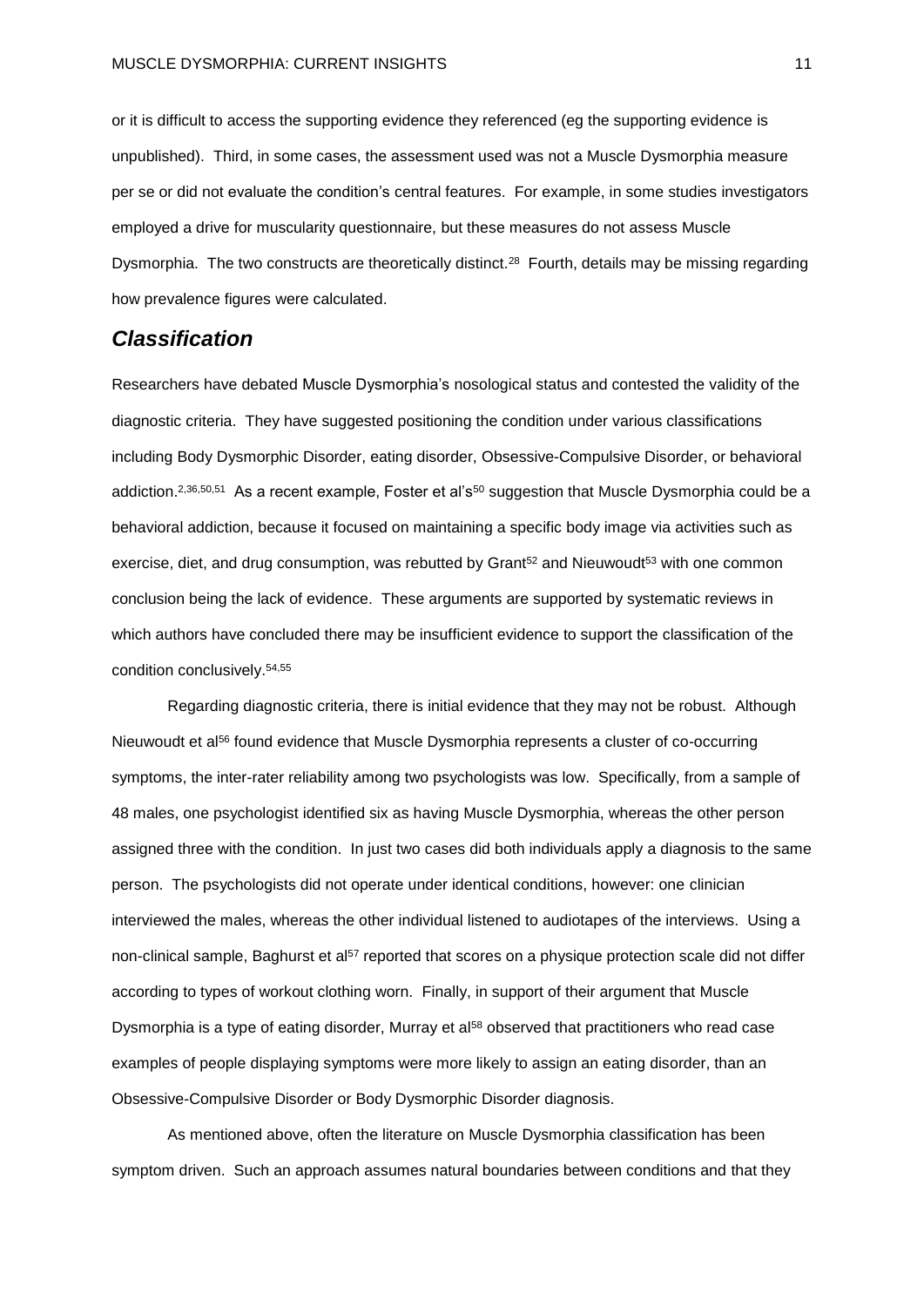are discrete entities.<sup>38</sup> Given that symptom variation in Muscle Dysmorphia may be continuous rather than categorical, and various disorders share symptoms, it may not always be easy to classify the condition based on symptoms alone. The utility of a Muscle Dysmorphia diagnosis is an alternative approach: does it provide evidence about the etiology, treatment response, and prognosis,<sup>38</sup> and to date there is insufficient research to guide conclusions.

### *Development and prognosis*

There have been few attempts to explore condition development and maintenance. When researchers have undertaken such investigations they have typically employed subclinical samples.<sup>59</sup>  $63$  It is unclear the extent these studies inform understanding about individuals with Muscle Dysmorphia. Similar to other psychological disturbances, there is unlikely to be a single pathway, and instead, people may develop the condition via different routes. 38,52 Although largely unexplored in samples with Muscle Dysmorphia, the descriptive research reviewed above provides hints warranting attention. First, a trend was the presence of traumatic or unpleasant events that may have left people feeling unable to cope or that the world is violent and unsafe (eg rape, physical assault, and bullying). Given the correlation between muscle mass and strength, it is understandable that individuals would equate muscularity with safety as illustrated in a quote from Murray et al's<sup>17</sup> participant: "When I get big, I reckon people just won't mess with me" (p. 70).

Second, several participants across the case reports suggested a link between muscularity and reproductive success. Supporting this observation, Monaghan<sup>64</sup> observed steroids users consumed drugs to assist in securing sexual partners. Muscle may be a secondary sex characteristic indicating virility or the capability to provide safety and resources to ensure partners and offspring survive.<sup>65</sup> Third, and along an alternative avenue, the related construct, drive for muscularity, has correlated negatively with genital satisfaction. 66 Perhaps some males develop muscularity preoccupations as a way to address insecurities about their sexual capability, a potentially common pathway, given almost 50% of men are unhappy with their penis size.<sup>67</sup>

#### *Treatment*

Currently, there is limited examination of how to help people with Muscle Dysmorphia. There are no randomized controlled trials, for example, and opinions are based on anecdotes and case reports (such as the example presented above involving a family-based treatment).<sup>19</sup> Some researchers have suggested Cognitive Behavior Therapy and antidepressant serotonin reuptake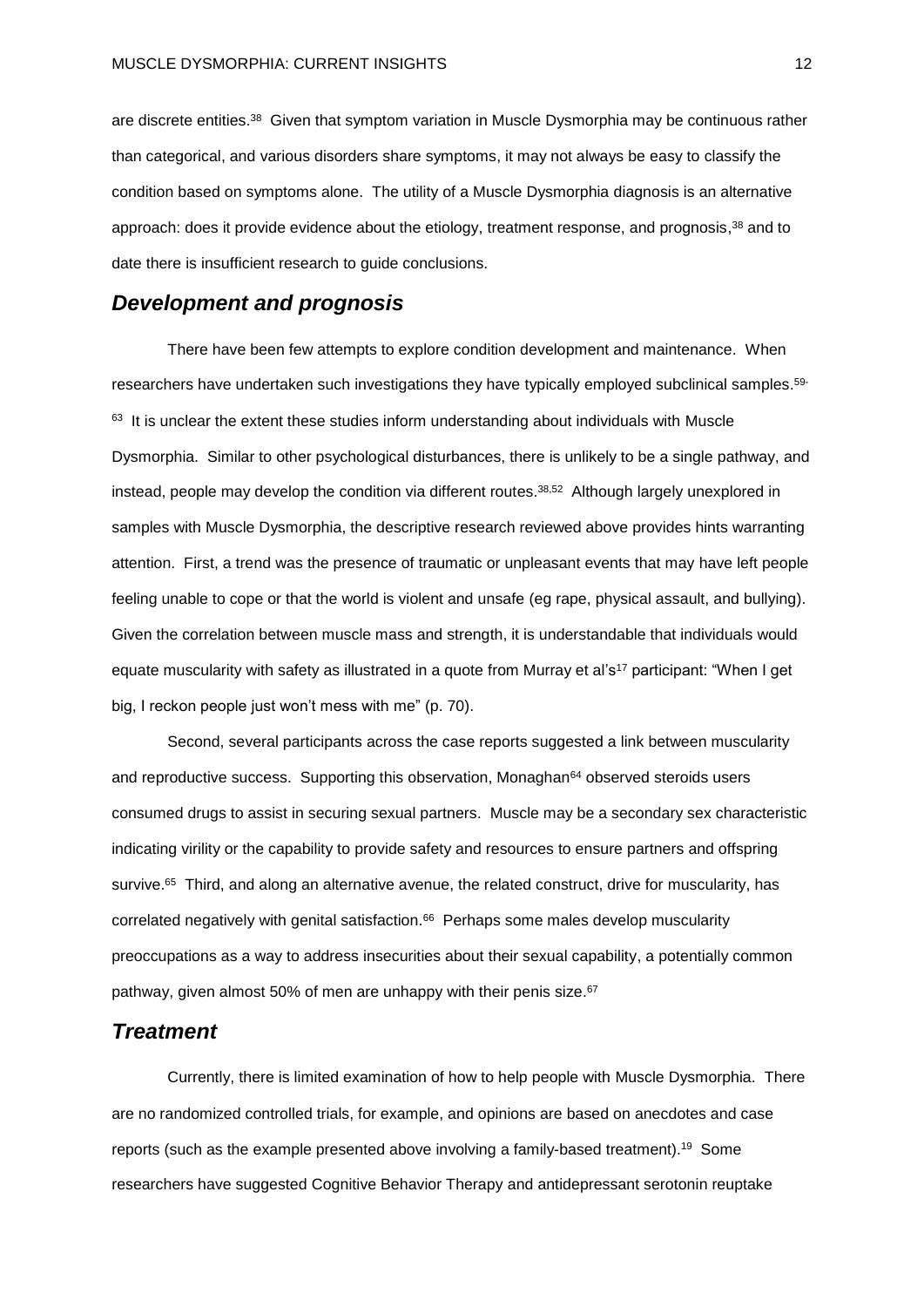inhibitors,<sup>3,68</sup> because they are the interventions of choice for Body Dysmorphic Disorder.<sup>69,70</sup> These arguments rest on the condition being a Body Dysmorphic Disorder variant. As discussed above, however, investigators have suggested a range of possible classifications. Understanding the condition's nosological status may assist with developing treatment protocols tailored for optimal effect. Different conditions benefit from different treatments. For example, the United Kingdom's National Institute of Clinical Excellence's<sup>71</sup> recommendations regarding the use of antidepressants for Bulimia Nervosa are different to those for Anorexia Nervosa. These recommendations may have some bearing on Muscle Dysmorphia treatment if it were categorized as a type of eating disorder closer to either Bulimia or Anorexia. When considering the above section on classification, it may appear we are constructing a circular argument: research on how to treat the condition will inform decisions regarding nosological status and cataloguing Muscle Dysmorphia among the mental health disorders will assist with intervention selection. The appearance of a circular argument is a reflection of the lack of research focused on people diagnosed with the condition. The notion that a preoccupation with muscularity may be the basis of a psychiatric disorder is more than 20 years old and yet so little is known about important questions. It is perhaps overdue for reflection to occur about why researchers have not made more progress.

#### *Reasons for lack of progress*

These limitations above have been acknowledged for several years.<sup>54,72-74</sup> It may be insightful to postulate why researchers have been slow to address these limitations, and some existing investigations may provide hints. For example, European professionals involved in the research, prevention, or treatment of eating disorders reported rarely encountering people with Muscle Dysmorphia in their practices and relative to other "new" conditions (Night Eating Syndrome, Orthorexia, and Emetophobia) thought it was a creation of the popular media, was a variant of other afflictions, and was less deserving of attention.<sup>75</sup> Complimenting these findings, other work has found that the majority of university students surveyed were unaware of the condition. $37,76$  These observations, although indirect and no substitute for prevalence studies, do raise the hypothesis that Muscle Dysmorphia is uncommon. The condition clearly causes distress to individuals, but there are few data to support claims that it is a public health issue worthy of comparable research funding levels as other ailments vying for a slice of the limited resource pie. As a point of comparison, obesity researchers can draw on much data to demonstrate that it is a widespread condition that has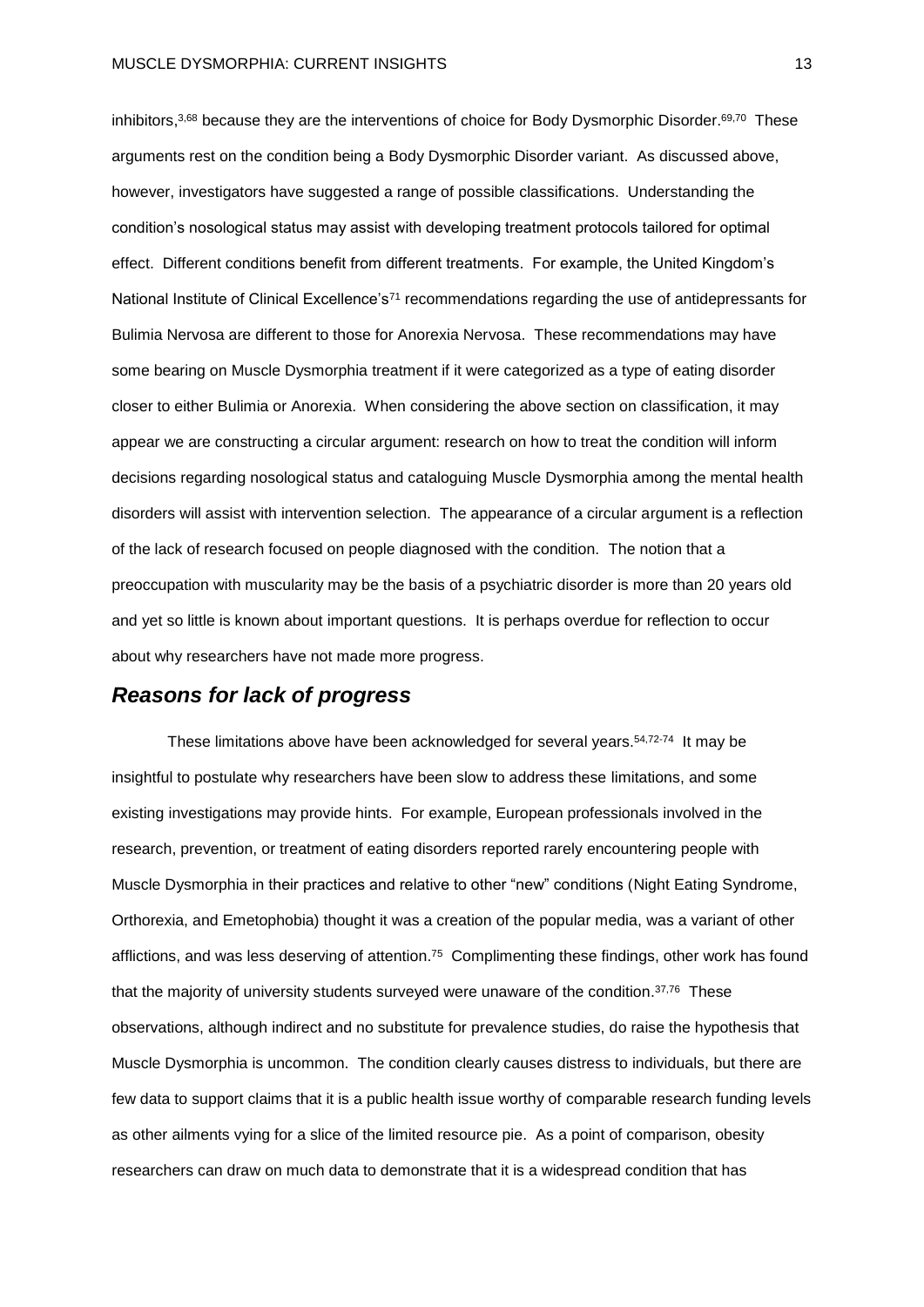tremendous physical, psychological, and financial costs for people, health care services, and societies (in comparison, Muscle Dysmorphia researchers can offer a handful of case reports and descriptive studies based on unrepresentative samples). Until well-conducted prevalence and health econometric studies demonstrate that Muscle Dysmorphia influences society to a greater extent than competing issues, it will likely continue to remain a marginalized topic in the funding world.

As a related observation, more than half of participants in a recent study admired a person described as having characteristics associated with Muscle Dysmorphia because of the ability to control diet and exercise behavior.<sup>37</sup> It may be difficult for people, including health care professionals and funders to appreciate the influence of Muscle Dysmorphia on individuals' lives when the behaviors involved (exercise and diet) are typically viewed positively and as indicators of valued traits, such as self-control. An inability to appreciate the influence of the condition on wellbeing may be further compounded by the likelihood that people with Muscle Dysmorphia remove themselves from the social world because of a sense of shame regarding their appearance.

An additional barrier to the availability of funding may be stereotypes regarding the role of appearance in males. Based on research reviewed above, many individuals with Muscle Dysmorphia are likely to look physically impressive by Western standards, and given stereotypes regarding masculinity (eg real men are unconcerned about their appearance), some people may believe Muscle Dysmorphia is a medicalized label for vanity. Such a perception may be difficult to dislodge until individuals encounter others with the condition. People with Muscle Dysmorphia are not vain. Vanity describes individuals with excessive pride or beliefs in their abilities, attractiveness, or in this instance, muscularity. Persons with Muscle Dysmorphia, however, believe they are inadequate with regards to their physiques and these perceptions are sufficient enough to stimulate thoughts, emotions, and behaviors that lead to psychological, physical, and social impairment.

### **Future Research Avenues**

A common theme throughout the manuscript has been the call for more research on people with Muscle Dysmorphia and although the scope is wide, some questions are more fundamental than others. Establishing prevalence, for example, from well conducted epidemiological studies may help assess whether the condition is worthy of public funding, compared with other issues. The risk is that these studies will show the condition is rare and research will yield limited impact on public health. Either way, prevalence studies will assist funders in weighing the issue against their priorities. If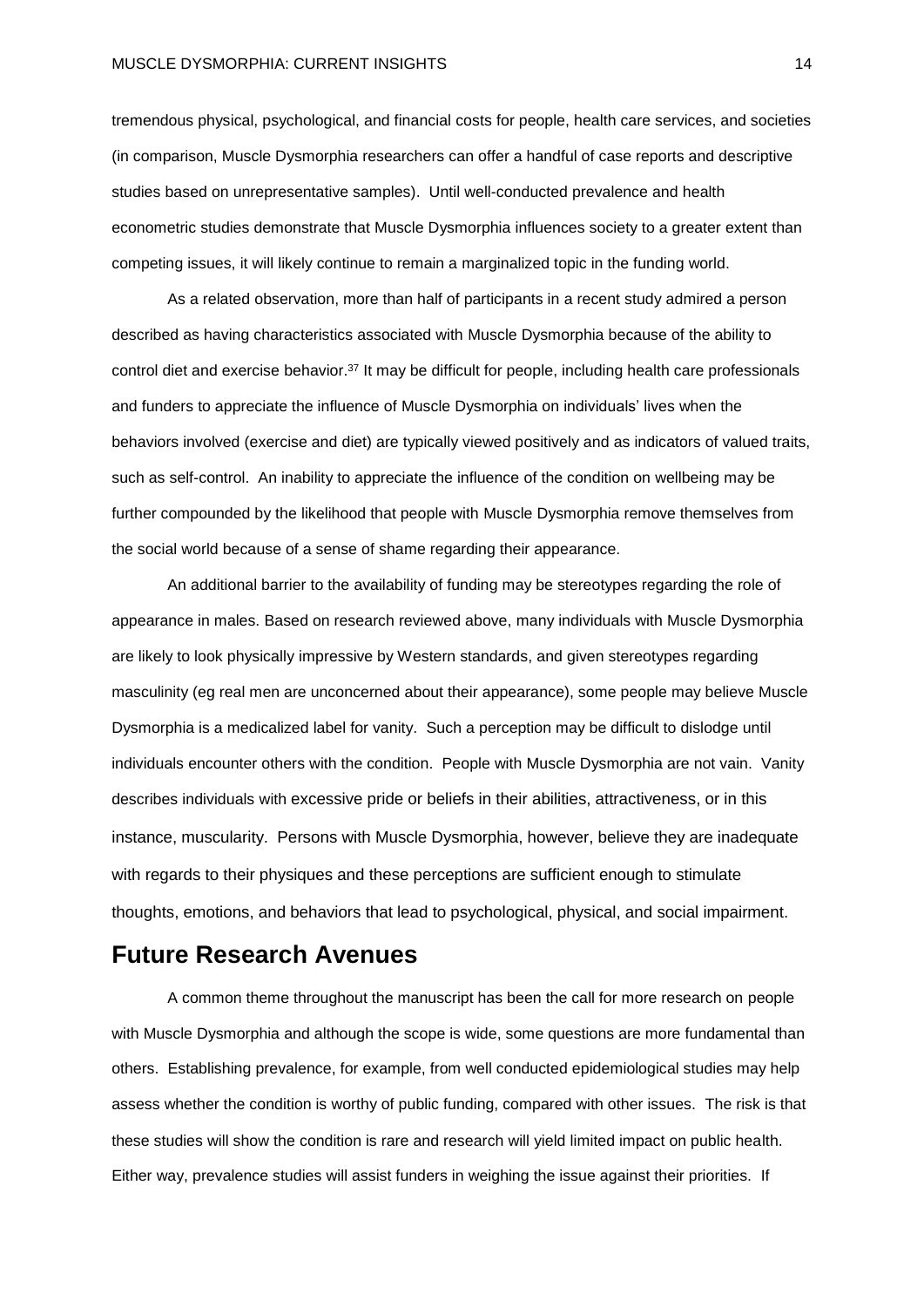sufficient prevalence is demonstrated, then public funding is justified in resourcing efforts to understand other topics such as treatment, etiology, and prognosis. Substantial knowledge advances will result from studies moving away from only describing the characteristics inherent to the condition.

Assuming the prevalence of Muscle Dysmorphia does justify increased funding, the publication of rigorous qualitative studies, particularly in-depth life histories, will add much to knowledge. Missing, for example, from the current case reports are thorough explorations of meaningful childhood and adult events, people, circumstances to examine how they have contributed to the condition. As a second example, qualitative studies adopting a narrative approach will help develop information about how individuals story their experiences and their worldviews, which could inform psychological interventions designed to change self-perceptions.

The observation that significant numbers of non-English publications exist indicates Muscle Dysmorphia has sparked researchers' interest around the globe. Cross-cultural research, however, has been mostly confined to developed and Western countries and these societies may have more similarities than differences. Researchers who compare people with the condition from substantially different cultures will advance knowledge, for example, individualistic and collectivist societies. Culture, however, is not limited to national boundaries. Different cultures may exist within a country and be defined along various lines. Given, for example, that the condition may reflect fundamental psychic conflicts associated with identity, comparing people with Muscle Dysmorphia, but who differ along other identity dimensions (eg sexual orientations, religious beliefs), may yield insights into the condition that assist clinicians. Similarly, researchers have typically stated that most people with Muscle Dysmorphia are male. Gruber and Pope, <sup>11</sup> however, demonstrated that females may experience the condition. Females may experience the condition differently to males, providing additional inquiry avenues.

## **Conclusion**

There is a burgeoning literature on Muscle Dysmorphia, in both the Western and non-Western medical and scientific communities. Much of this interest has surveyed nonclinical samples, and there is limited understanding of people with the condition beyond knowledge about their characteristics. Much of this knowledge is unsurprising and inherent in the definition of the disorder. Further, the evidence is largely based on unstandardized case reports and small scale descriptive case-control studies largely confined to Western (North American, British, and Australian) males.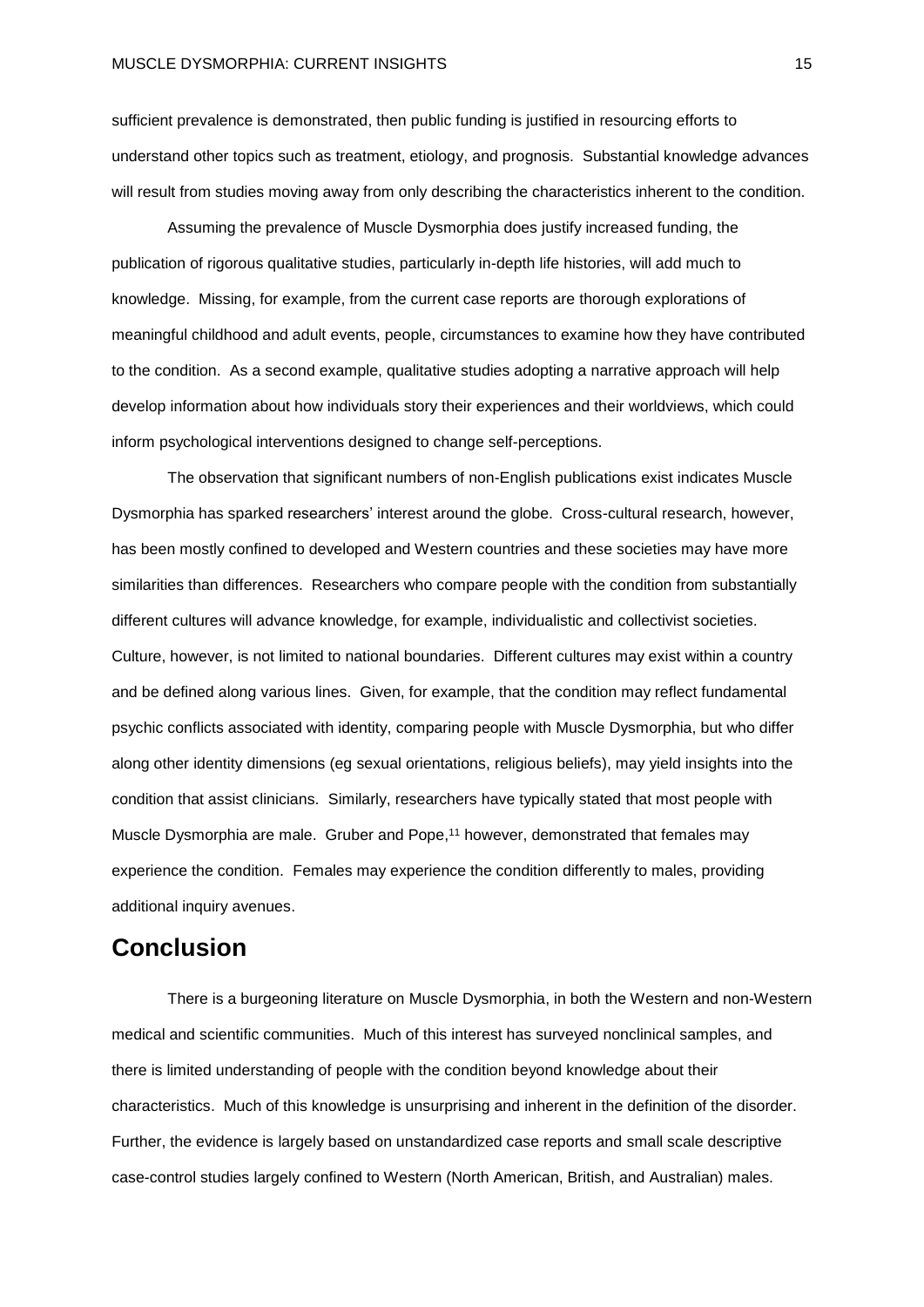Although much research has been undertaken since the term Muscle Dysmorphia entered the psychiatric lexicon in 1997, there remains tremendous scope for knowledge advancement. A primary task in the short term is for investigators to examine the extent that the condition exists among welldefined populations. Future work will help clinicians assist a group of people whose quality of life and health is placed at risk by their muscular preoccupation.

# **Disclosure**

The author reports no conflicts of interest in this work.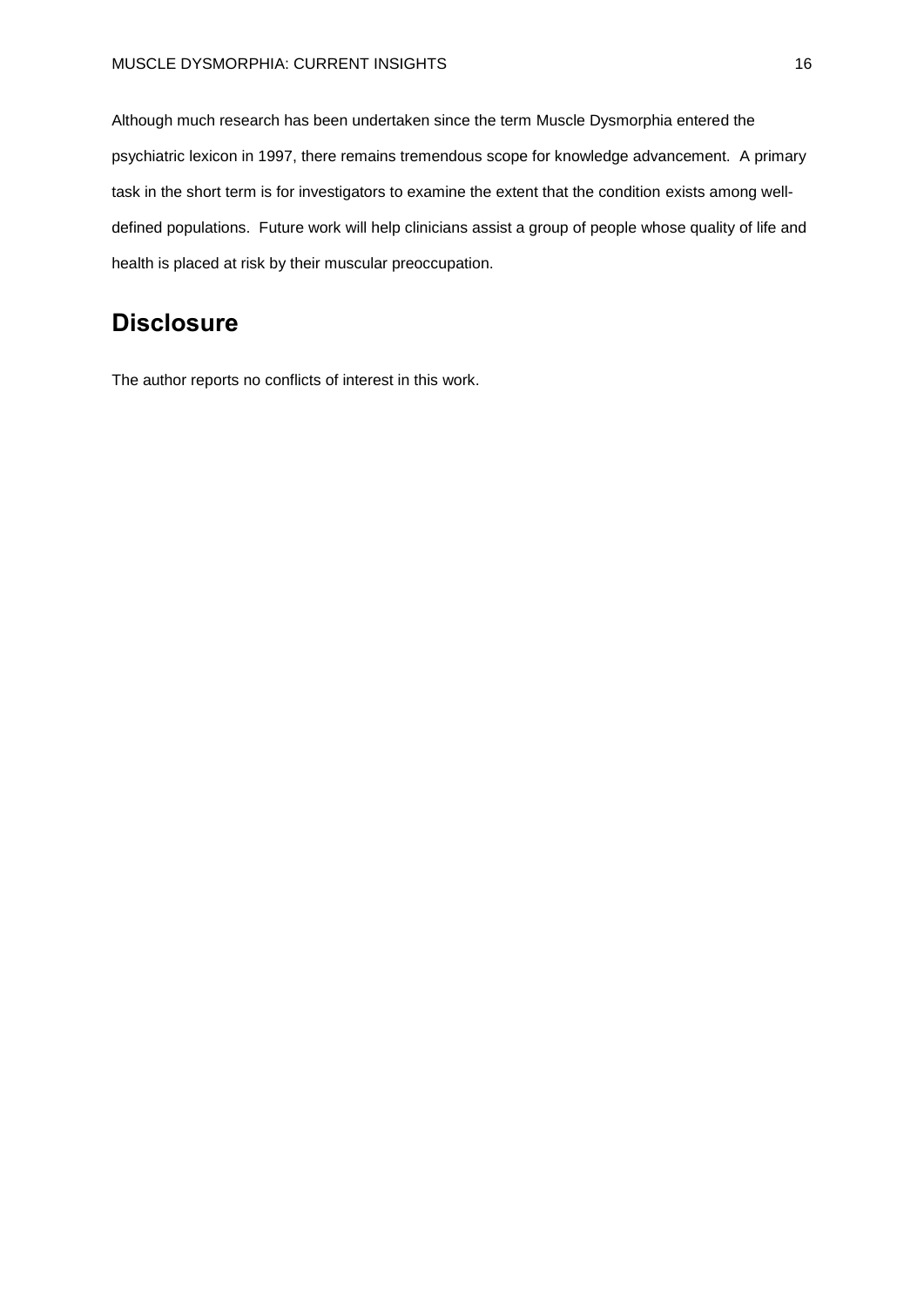#### References

- 1. Pope HG, Jr., Katz DL, Hudson JI. Anorexia Nervosa and "Reverse Anorexia" among 108 Male Bodybuilders. *Comprehensive Psychiatry.* 1993;34:406-409.
- 2. Pope HG, Jr., Gruber AJ, Choi P, Olivardia R, Phillips KA. Muscle Dysmorphia: An underrecognized form of body dysmorphic disorder. *Psychosomatics.* 1997;38:548-557.
- 3. Pope HG, Jr., Phillips KA, Olivardia R. *The Adonis complex: The secret crisis of male body obsession.* New York: The Free Press; 2000.
- 4. Drewnowski A, Yee DK. Men and body image: Are males satisfied with their body weight? *Psychosomatic Medicine.* 1987;49:626–634.
- 5. McCreary DR, Sasse DK. An exploration of the drive for muscularity in adolescent boys and girls. *Journal of American College Health.* 2000;48:297-304.
- 6. American Psychiatric Association. *Diagnostic and statistical manual of mental disorders.* 5th ed. Washington, DC: Author; 2013.
- 7. Ahmad A, Rotherham N, Talwar D. Muscle Dysmorphia: One in 10 men in gyms believed to have 'Bigorexia'. *BBC Newsbeat* 2015; [http://www.bbc.co.uk/newsbeat/article/34307044/muscle-dysmorphia-one-in-10-men-in-gyms](http://www.bbc.co.uk/newsbeat/article/34307044/muscle-dysmorphia-one-in-10-men-in-gyms-believed-to-have-bigorexia)[believed-to-have-bigorexia.](http://www.bbc.co.uk/newsbeat/article/34307044/muscle-dysmorphia-one-in-10-men-in-gyms-believed-to-have-bigorexia)
- 8. LeisureDB. *2015 state of the UK fitness industry report.* London, England: Author; 2015.
- 9. Cafri G, Olivardia R, Thompson JK. Symptom characteristics and psychiatric comorbidity among males with Muscle Dysmorphia. *Comprehensive Psychiatry.* 2008;49:374-379.
- 10. Olivardia R, Pope HG, Jr., Hudson JI. Muscle Dysmorphia in male weightlifters: A casecontrol study. *American Journal of Psychiatry.* 2000;157:1291-1296.
- 11. Gruber AJ, Pope HG, Jr. Compulsive weight lifting and anabolic drug abuse among women rape victims. *Comprehensive Psychiatry.* 1999;40:273-277.
- 12. Hitzeroth V, Wessels C, Zungu-Dirwayi N, Oosthuizen P, Stein DJ. Muscle Dysmorphia: A South African sample. *Psychiatry and Clinical Neurosciences.* 2001;55:521-523.
- 13. Murray SB, Rieger E, Hildebrandt T, et al. A comparison of eating, exercise, shape, and weight related symptomatology in males with Muscle Dysmorphia and Anorexia Nervosa. *Body Image.* 2012;9:193-200.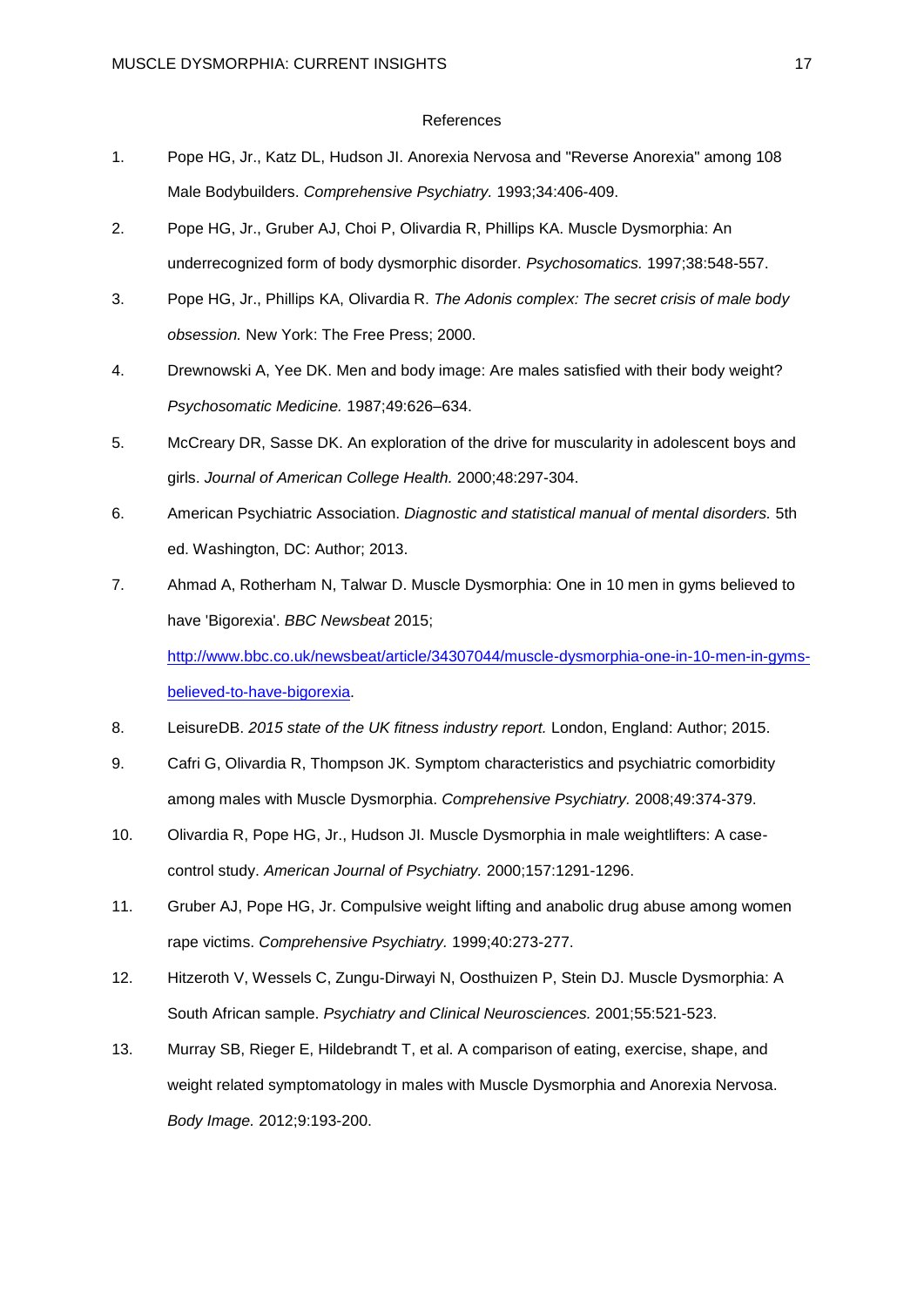- 14. Murray SB, Rieger E, Karlov L, Touyz SW. Masculinity and femininity in the divergence of male body image concerns. *Journal of Eating Disorders.* 2013;1:1-8.
- 15. Pope HG, Jr., Katz DL. Psychiatric and medical effects of anabolic-androgenic steroid use: A controlled study of 160 athletes. *Archives of General Psychiatry.* 1994;51:375-382.
- 16. Mosley PE. Bigorexia: Bodybuilding and Muscle Dysmorphia. *European Eating Disorders Review.* 2009;17:191-198.
- 17. Murray SB, Maguire M, Russell J, Touyz SW. The emotional regulatory features of bulimic episodes and compulsive exercise in Muscle Dysmorphia: A case report. *European Eating Disorders Review.* 2012;20:68-73.
- 18. Cafri G, Blevins N, Thompson JK. The drive for muscle leanness: A complex case with features of Muscle Dysmorphia and Eating Disorder Not Otherwise Specified. *Eating and Weight Disorders.* 2006;11:e117-e118.
- 19. Murray SB, Griffiths S. Adolescent Muscle Dysmorphia and family-based treatment: A case report. *Clinical Child Psychology and Psychiatry.* 2015;15:324-330.
- 20. Murray SB, Rieger E, Touyz SW. Muscle Dysmorphia symptomatology during a period of religious fasting: A case report. *European Eating Disorders Review.* 2011;19:162–168.
- 21. Ung EK, Fones CSL, Ang AWK. Muscle Dysmorphia in a young Chinese male. *Annals Academy of Medicine Singapore.* 2000;29:135-137.
- 22. Phillips KA, O'Sullivan RL, Pope HG, Jr. Muscle Dysmorphia. *Journal of Clinical Psychiatry.*  1997;58:361.
- 23. Woodhill I, Cooper C, Zacharin M, Cukier K, Vuillermin P. Low testosterone in a male adolescent bodybuilder: Which diagnosis holds more weight? *Journal of Paediatrics and Child Health.* 2014;50:739-741.
- 24. Baghurst T. Muscle Dysmorphia and male body image: A personal account. *New Male Studies: An International Journal.* 2012;1:125-130.
- 25. Borenstein M, Hedges LV, Higgins JPT, Rothstein HR. *Introduction to meta-analysis.* Chichester, England: Wiley; 2009.
- 26. Pope HG, Jr., Kanayama G, Hudson JI. Risk factors for illicit anabolic-androgenic steroid use in male weightlifters: A cross-sectional cohort study. *Biological Psychiatry.* 2012;71:254-261.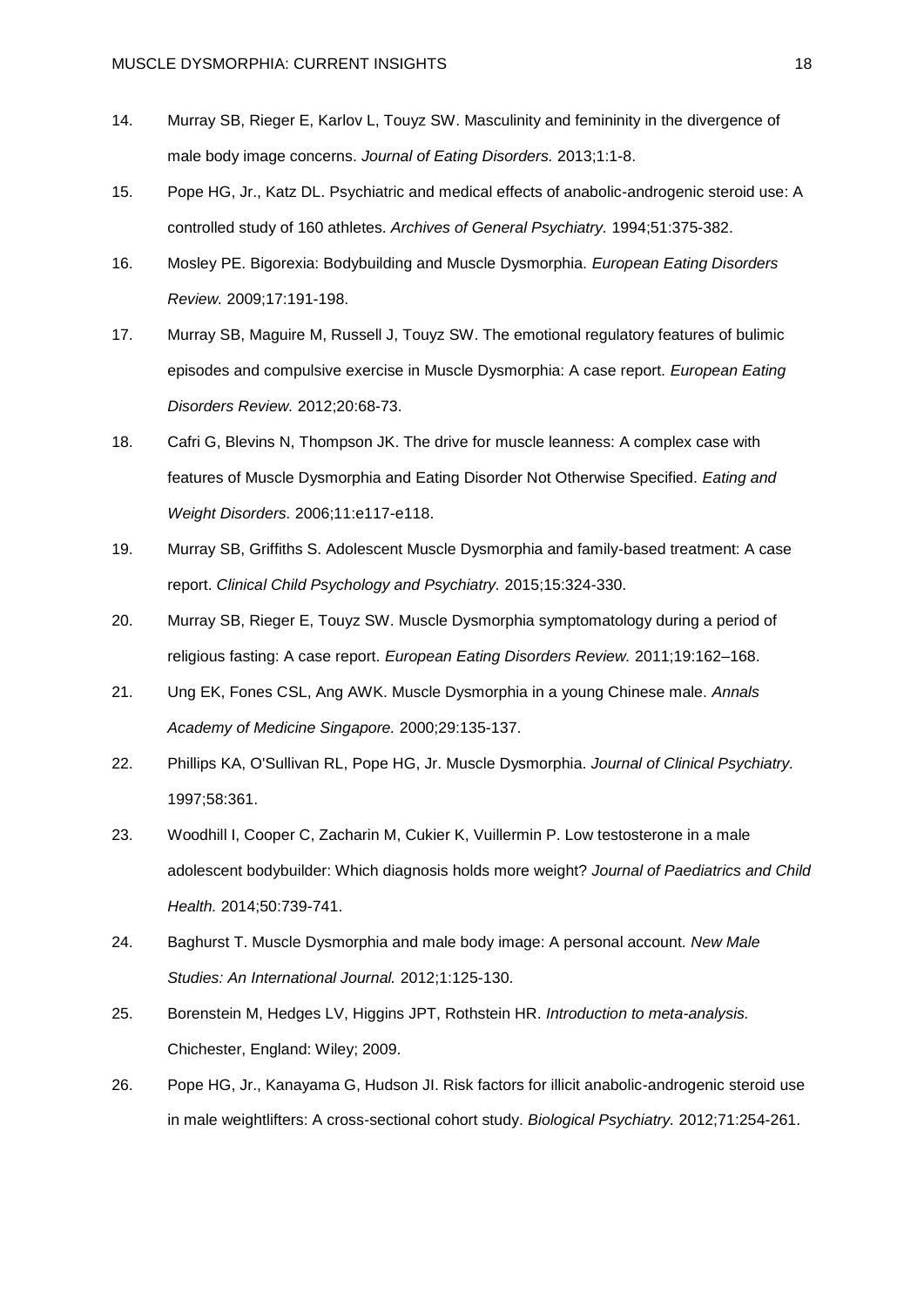- 27. Pope Jr HG, Kean J, Nash A, et al. A diagnostic interview module for anabolic-androgenic steroid dependence: Preliminary evidence of reliability and validity. *Experimental and Clinical Psychopharmacology.* 2010;18:203-213.
- 28. Tod D, Edwards C. A meta-analysis of the drive for muscularity's relationships with exercise behaviour, disordered eating, supplement consumption, and exercise dependence. *International Review of Sport and Exercise Psychology.* 2015;8:185-203.
- 29. Pope CG, Pope HG, Jr., Menard W, Fay C, Olivardia R, Phillips KA. Clinical features of Muscle Dysmorphia among males with Body Dysmorphic Disorder. *Body Image.* 2005;2:395- 400.
- 30. Choi PYL, Pope HG, Jr., Olivardia R. Muscle Dysmorphia: A new syndrome in weightlifters. *British Journal of Sports Medicine.* 2002;36:375-377.
- 31. Bourdieu P. *Distinction: A social critique of the judgement of taste.* Cambridge, MA: Harvard University Press; 1984.
- 32. Shilling C. *The body and social theory.* 3rd ed. Thousand Oaks, CA: Sage; 2013.
- 33. Ritzer G. *Sociological theory.* Singapore: McGraw Hill; 1996.
- 34. de Visser RO, Smith JA, McDonnell EJ. 'That's not masculine' masculine capital and healthrelated behaviour. *Journal of Health Psychology.* 2009;14:1047-1058.
- 35. Connell RW, Messerschmidt JW. Hegemonic masculinity: Rethinking the concept. *Gender & Society.* 2005;19:829-859.
- 36. Murray SB, Touyz SW. Muscle Dysmorphia: Towards a diagnostic consensus. *Australian and New Zealand Journal of Psychiatry.* 2013;47:206-207.
- 37. Griffiths S, Mond JM, Murray SB, Touyz S. Positive beliefs about Anorexia Nervosa and Muscle Dysmorphia are associated with eating disorder symptomatology. *Australian and New Zealand Journal of Psychiatry.* 2015;49:812–820.
- 38. Kendell R, Jablensky A. Distinguishing between the validity and utility of psychiatric diagnoses. *American Journal of Psychiatry.* 2003;160:4-12.
- 39. Smith D, Wright C, Bruce-Low S, Hale B. "Read with caution": A reply to Pickett et al. *British Journal of Sports Medicine.* 2005;39:874-875.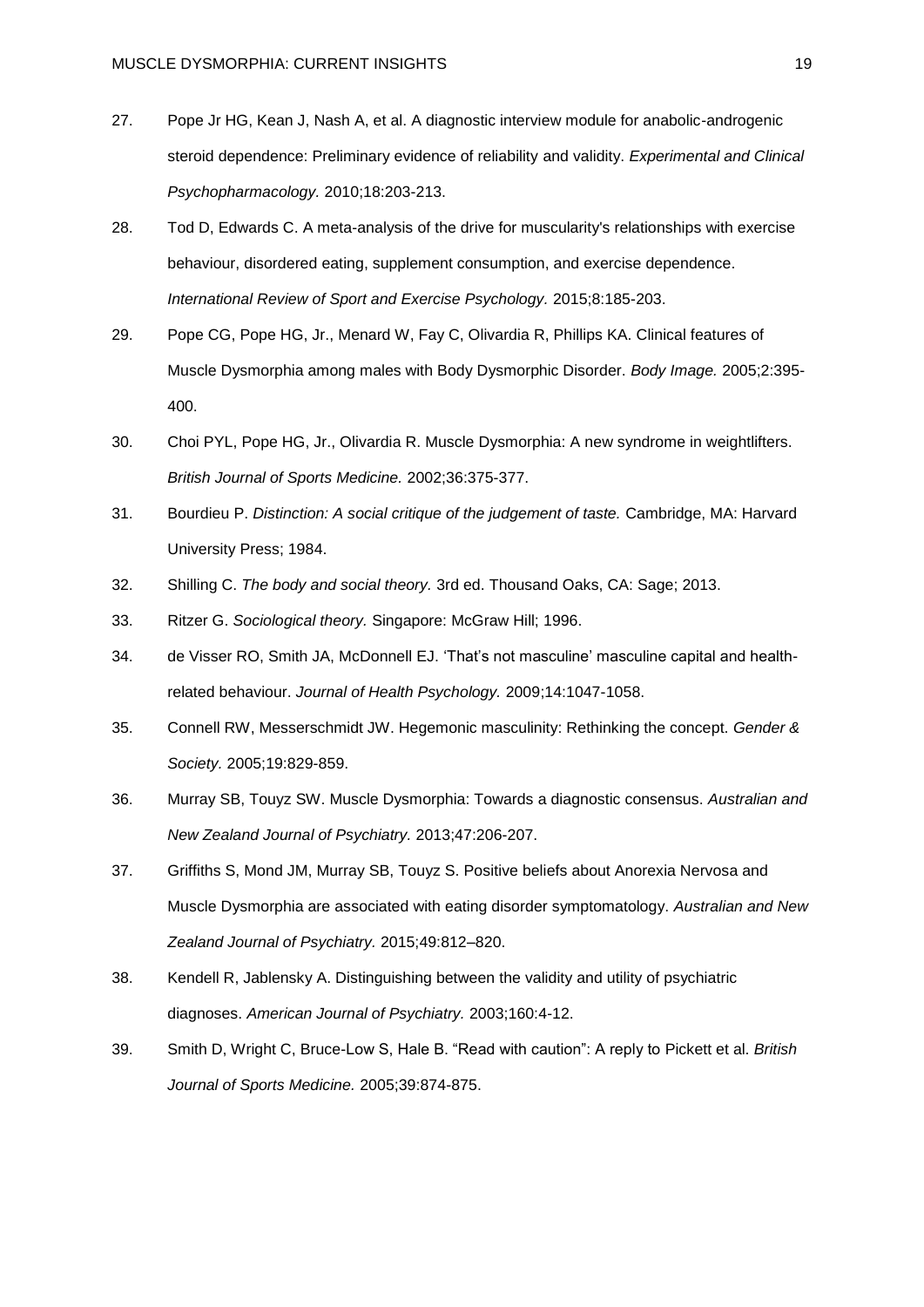- 40. Skemp KM, Mikat RP, Schenck KP, Kramer NA. Muscle Dysmorphia: Risk may be influenced by goals of the weightlifter. *The Journal of Strength & Conditioning Research.* 2013;27:2427- 2432.
- 41. Tversky A, Kahneman D. Belief in the law of small numbers. *Psychological Bulletin.*  1971;76:105-110.
- 42. Compte EJ, Sepulveda AR, Torrente F. A two-stage epidemiological study of eating disorders and Muscle Dysmorphia in male university students in Buenos Aires. *International Journal of Eating Disorders.* 2015;48:1092-1101.
- 43. De La Poza E, Jódar L, Alkasadi M. Modelling the propagation of adult male Muscle Dysmorphia in Spain: Economic, emotional and social drivers. *Applied Economics.*  2015;47:1159-1169.
- 44. Guerra-Torres JH, Arango-Vélez EF. Muscle Dysmorphia among competitive bodybuilders. *Revista Politécnica.* 2015;11:39-48.
- 45. Nieuwoudt JE, Zhou S, Coutts RA, Booker R. Symptoms of Muscle Dysmorphia, Body Dysmorphic Disorder, and eating disorders in a nonclinical population of adult male weightlifters in Australia. *The Journal of Strength & Conditioning Research.* 2015;29(5):1406- 1414.
- 46. Bo S, Zoccali R, Ponzo V, et al. University courses, eating problems and Muscle Dysmorphia: Are there any associations? *Journal of Translational Medicine.* 2014;12:1-8.
- 47. Sandhu JS, Kishore S, Shenoy S, Randhawa HS. Muscle Dysmorphia and personality trait: A significant link in bodybuilders. *Journal of Postgraduate Medicine Education and Research.*  2013;47:77-82.
- 48. Cella S, Lannaccone M, Cotrufo P. Muscle Dysmorphia: A comparison between competitive bodybuilders and fitness practitioners. *Journal of Nutritional Therapeutics.* 2012;1:12-18.
- 49. Maida DM, Armstrong SL. The classification of Muscle Dysmorphia. *International Journal of Men's Health.* 2005;4:73-91.
- 50. Foster AC, Shorter GW, Griffiths MD. Muscle Dysmorphia: Could it be classified as an addiction to body image? *Journal of Behavioral Addictions.* 2015;4:1-5.
- 51. Chung B. Muscle Dysmorphia: A critical review of the proposed criteria. *Perspectives in Biology and Medicine.* 2001;44:565-574.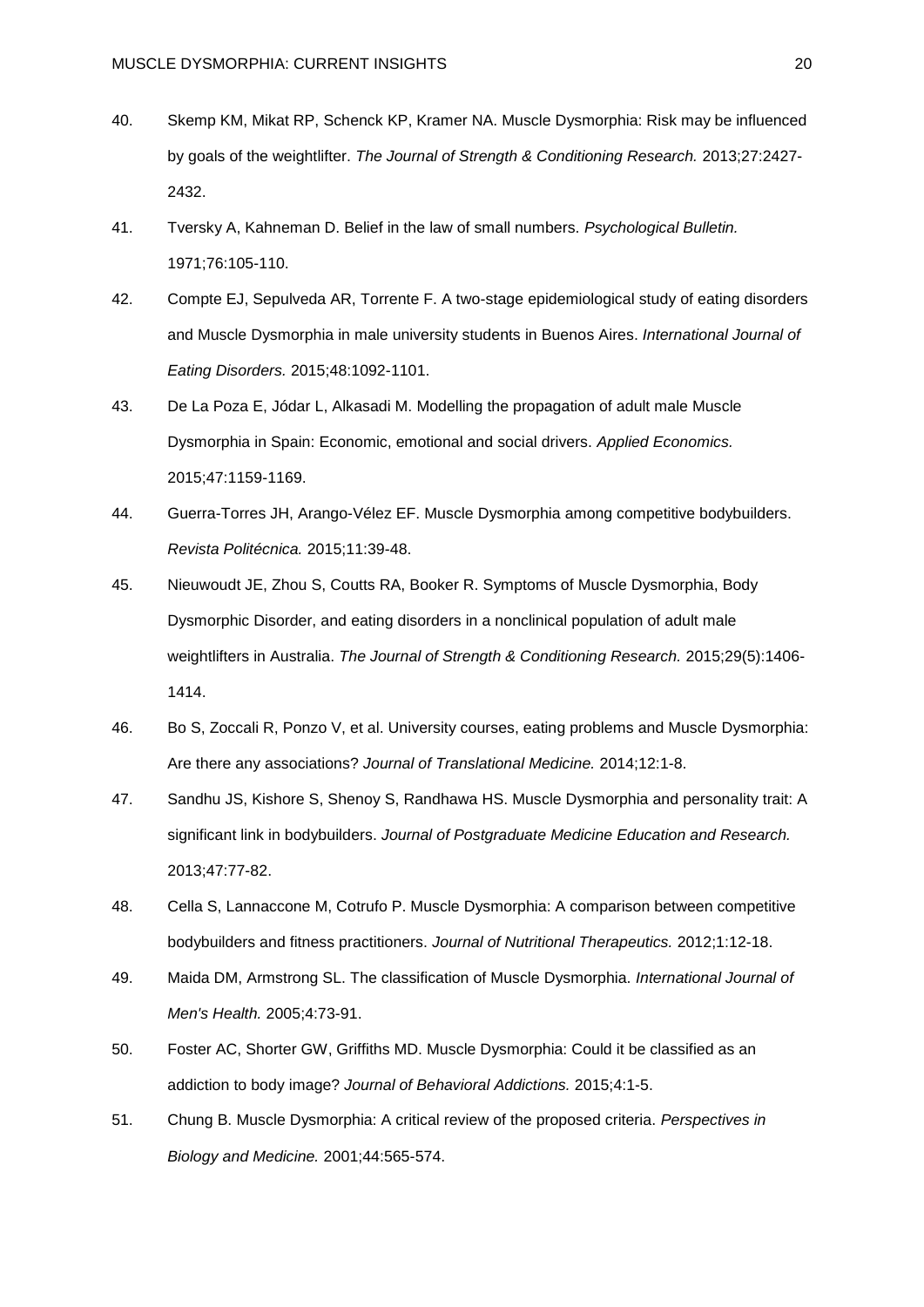- 52. Grant J. Commentary on: Muscle dysmorphia: Could it be classified as an addiction to body image? *Journal of behavioral addictions.* 2014;4:6-7.
- 53. Nieuwoudt J. Commentary on: Muscle dysmorphia: Could it be classified as an addiction to body image? *Journal of behavioral addictions.* 2014;4:8-10.
- 54. Nieuwoudt JE, Zhou S, Coutts RA, Booker R. Muscle Dysmorphia: Current research and potential classification as a disorder. *Psychology of Sport and Exercise.* 2012;13:569-577.
- 55. dos Santos Filho CA, Tirico PP, Stefano SC, Touyz SW, Claudino AM. Systematic review of the diagnostic category muscle dysmorphia. *Australian and New Zealand Journal of Psychiatry.* 2015:0004867415614106.
- 56. Nieuwoudt JE, Zhou S, Coutts R, Booker R, Yoxall J, Booker S. Evaluating the reliability and validity of the proposed Muscle Dysmorphia criteria. *International Journal of Sport and Exercise Psychology.* in press.
- 57. Baghurst T, Mwavita M, Volberding J, et al. Reevaluation of physique protection as a characteristic of Muscle Dysmorphia. *North American Journal of Psychology.* 2014;16:575- 586.
- 58. Murray SB, Touyz S. How do clinicians in the field conceptualise Muscle Dysmorphia? *Advances in Eating Disorders: Theory, Research and Practice.* 2013;1:207-212.
- 59. Heath B, Tod DA, Kannis-Dymand L, Lovell GP. The relationship between Objectification Theory and Muscle Dysmorphia characteristics in men. *Psychology of Men & Masculinity.* in press.
- 60. Leone JE, Wise KA, Mullin EM, Harmon W, Moreno N, Drewniany J. The effects of pubertal timing and Alexithymia on symptoms of Muscle Dysmorphia and the drive for muscularity in men. *Psychology of Men & Masculinity.* 2015;16:67-77.
- 61. Wolke D, Sapouna M. Big men feeling small: Childhood bullying experience, Muscle Dysmorphia and other mental health problems in bodybuilders. *Psychology of Sport and Exercise.* 2008;9:595-604.
- 62. Thomas LS, Tod DA, Lavallee DE. Variability in Muscle Dysmorphia symptoms: The influence of a weight training session. *Journal of Strength and Conditioning Research.* 2011;25:846- 851.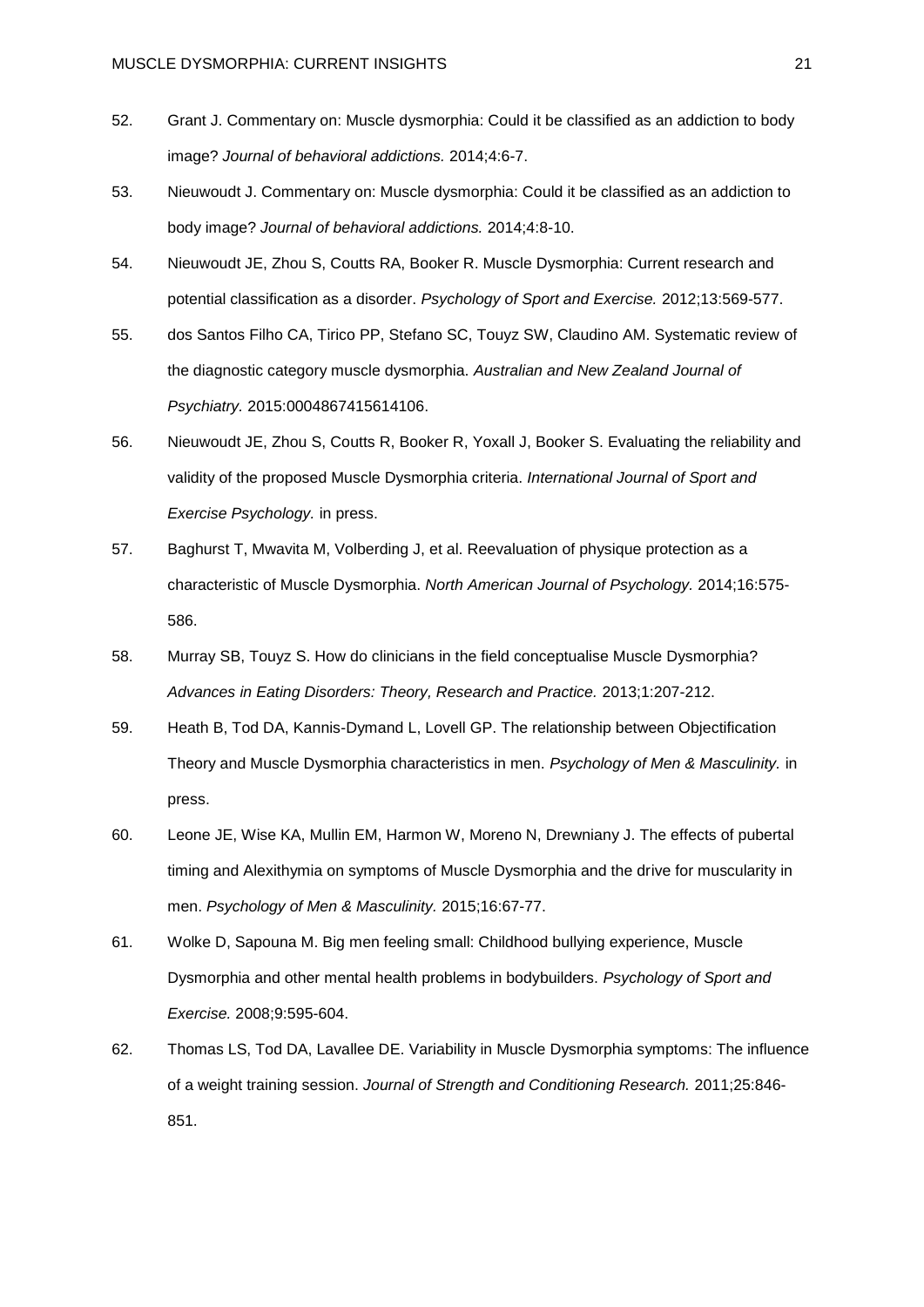- 63. Thomas A, Tod DA, Edwards CJ, McGuigan MR. Drive for muscularity and social physique anxiety mediate the perceived ideal physique Muscle Dysmorphia relationship. *The Journal of Strength & Conditioning Research.* 2014;28:3508-3514.
- 64. Monaghan LF. *Bodybuilding, drugs and risk.* London: Routledge; 2001.
- 65. Frederick DA, Haselton MG. Why is muscularity sexy? Tests of the fitness indicator hypothesis. *Personality and Social Psychology Bulletin.* 2007;8:1167-1183.
- 66. Morrison TG, Morrison MA, Bradley BA. Correlates of gay men's self-reported exposure to pornography. *International Journal of Sexual Health.* 2007;19:33-43.
- 67. Lever J, Frederick DA, Peplau LA. Does size matter? Men's and women's views on penis size across the lifespan. *Psychology of Men & Masculinity.* 2006;7:129-143.
- 68. Morgan JF. *The invisible man: A self-help guide for men with eating disorders, compulsive exercise and Bigorexia.* London: Routledge; 2008.
- 69. Buhlmann U, Reese HE, Renaud S, Wilhelm S. Clinical considerations for the treatment of Body Dysmorphic Disorder with Cognitive-Behavioral Therapy. *Body Image.* 2008;5:39-49.
- 70. Phillips KA, Hollander E. Treating Body Dysmorphic Disorder with medication: Evidence, misconceptions, and a suggested approach. *Body Image.* 2008;5:13-27.
- 71. National Institute for Clinical Excellence. *Eating disorders: Core interventions in the treatment and management of Anorexia Nervosa, Bulimia Nervosa, and related eating disorders.* London: Author; 2004.
- 72. Tod D, Lavallee D. Towards a conceptual understanding of Muscle Dysmorphia development and sustainment. *International Review of Sport and Exercise Psychology.* 2010;3:111-131.
- 73. Parent MC. Clinical considerations in etiology, assessment, and treatment of men's muscularity-focused body image disturbance. *Psychology of Men & Masculinity.* 2013;14:88- 100.
- 74. Suffolk MT, Dovey TM, Goodwin H, Meyer C. Muscle Dysmorphia: Methodological issues, implications for research. *Eating Disorders.* 2013;21:437-457.
- 75. Vandereycken W. Media hype, diagnostic fad or genuine disorder? Professionals' opinions about Night Eating Syndrome, Orthorexia, Muscle Dysmorphia, and Emetophobia. *Eating Disorders.* 2011;19:145-155.